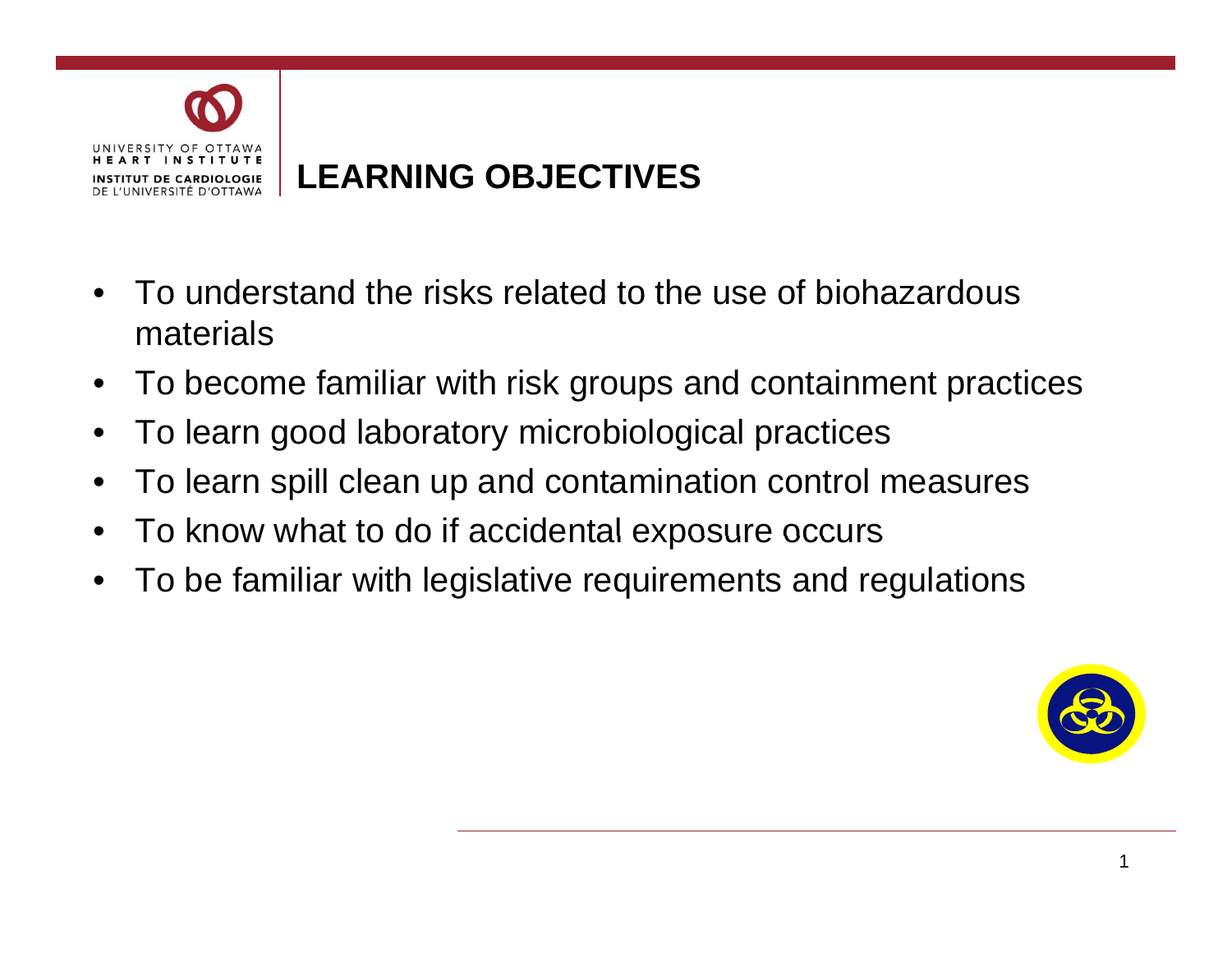

A living organism or a material produced by a living organism that has the potential to harm humans, animals or the environment

Examples:

- •Viruses, bacteria, fungi or the toxins produced by one of these
- $\bullet$ Human blood, bodily fluids or tissues
- •Transformed cell lines

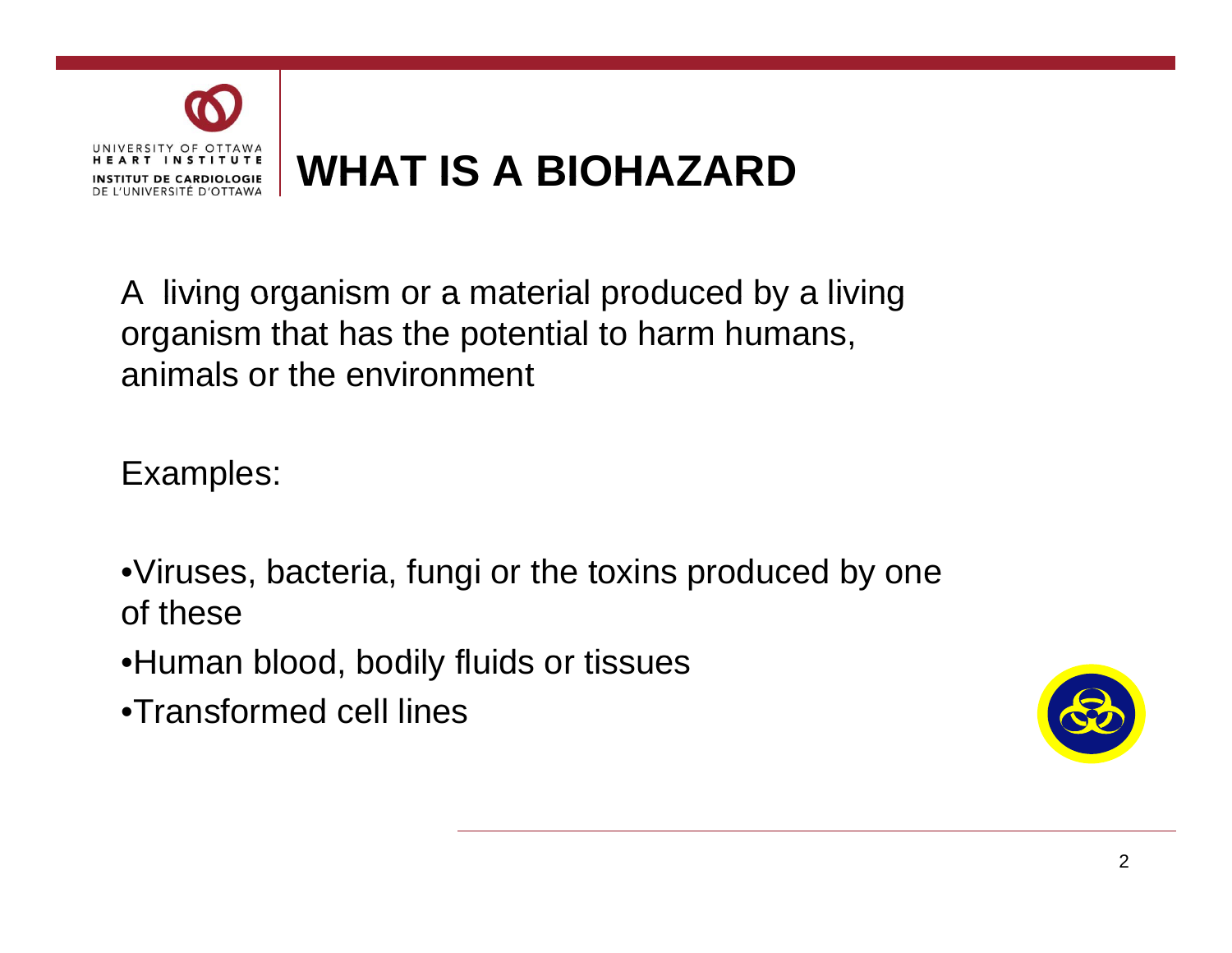

# **POTENTIAL BIOHAZARDS IN OHIRC (Ottawa Heart Institute Research Centre)**

- Bacteria (E.Coli, Salmonella Typhimurium)
- Viruses (Adenovirus, HIV Lentivirus)
- Unfixed human tissues (bloodborne pathogens)
- ■Animals (infected experimentally, zoonoses)
- Mammalian cell lines (Hela, HEK293, CHO, HUVEC …)
- Human Stem Cells
- Microbial toxins (Diptheria Toxin, Pertussis Toxin)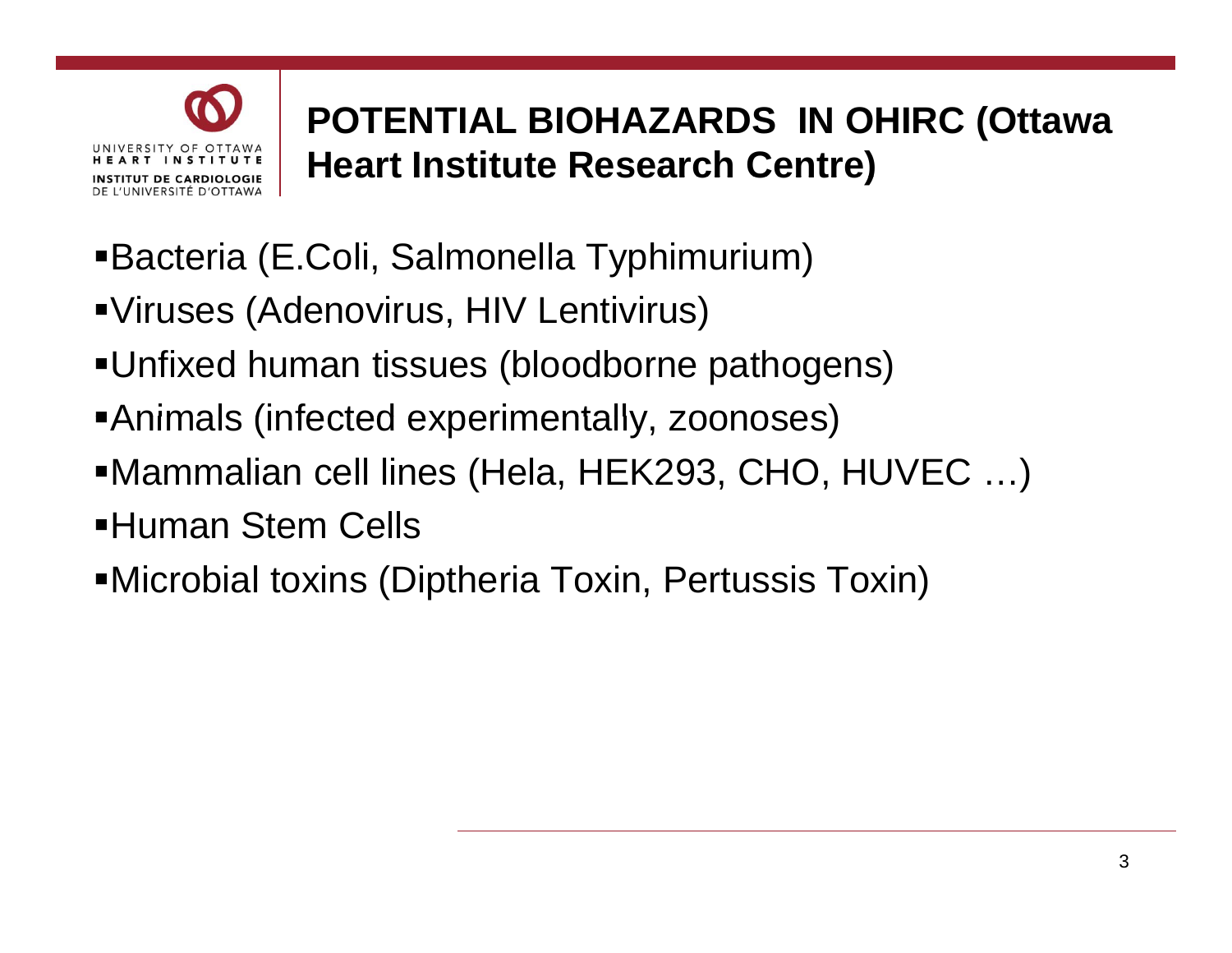



The measures that must be followed when handling infectious material to prevent unintentional / accidental exposure to infectious material and biotoxins:

- containment principles engineering controls
- appropriate laboratory practices and procedures
- laboratory<sub>facilities</sub> and safet y equipment

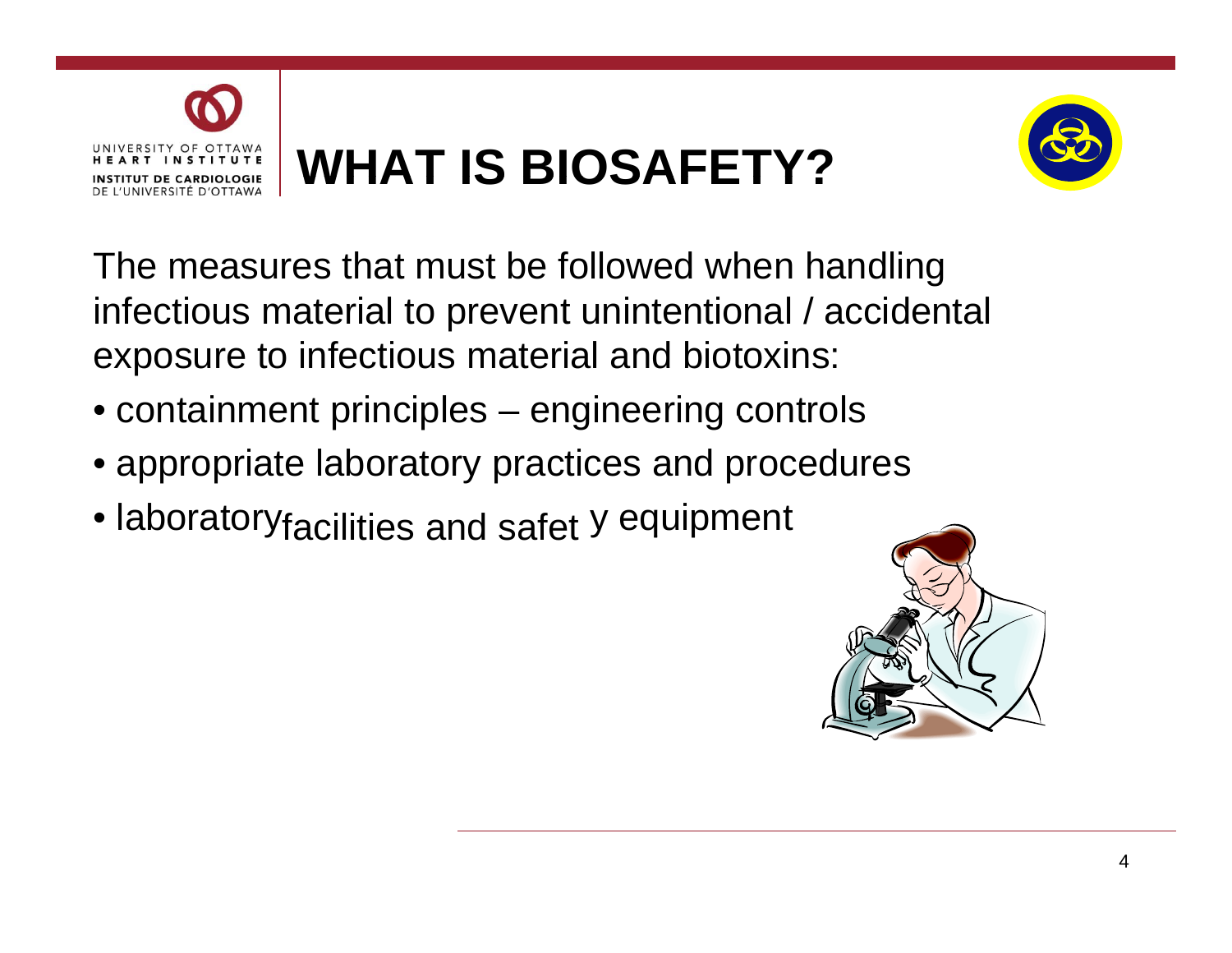

## **WHY IMPLEMENT A BIOSAFETY PROGRAM? PROGRAM?**

## A biosafety program is put in place to:

•Protect your work / experiment / product from contamination

•Protect the environment by preventing an accidental release

•Protecting laboratory workers from laboratory acquired infections – protect the people in the lab from the agents that are in use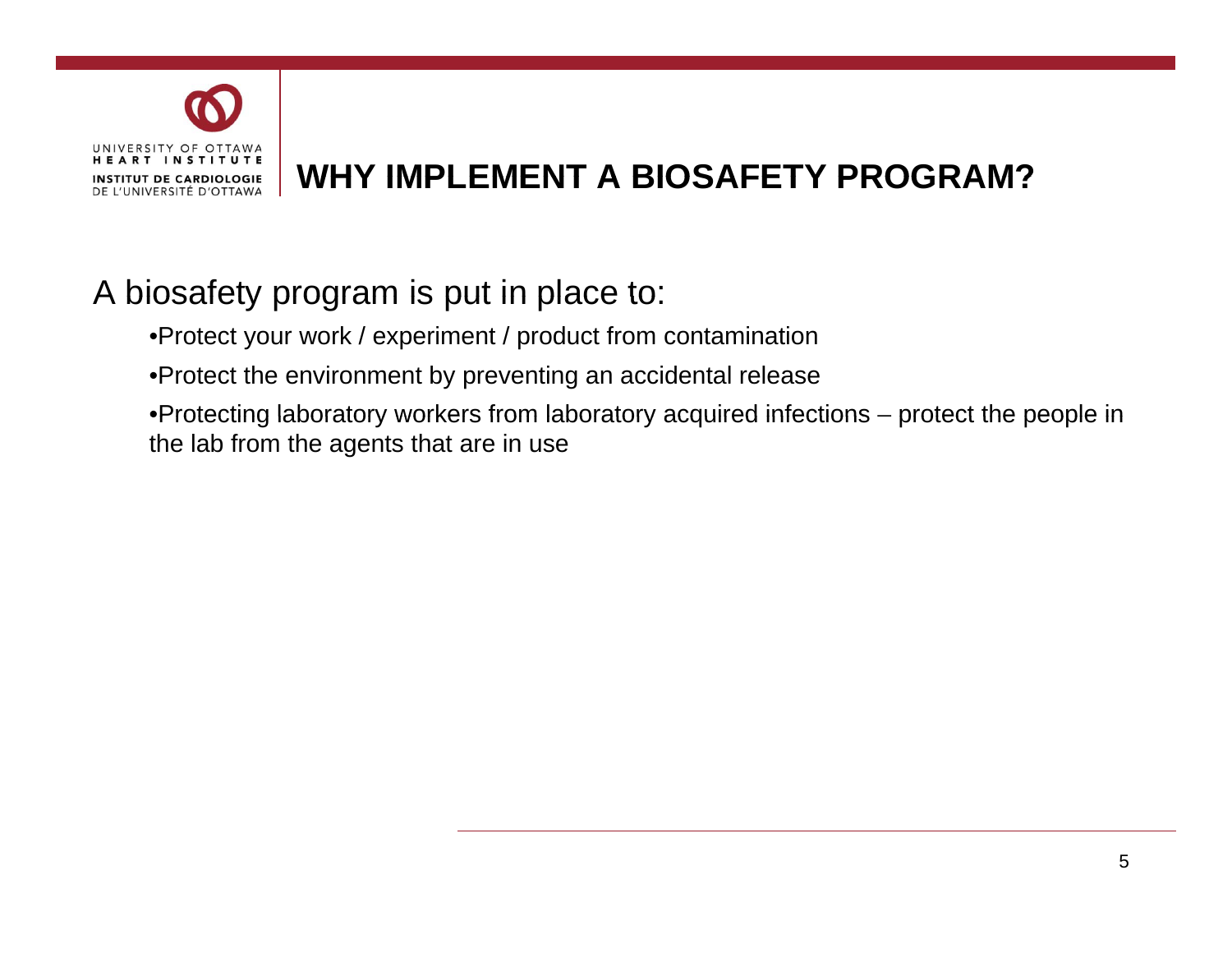

•In recent years laboratory security has become as important as laboratory safety because of the potential dual use of laboratory materials. Dual Use refers to the inherent properties of materials that allows them to be used both for legitimate science, as well as, for criminal or terrorist activities;

•Laboratory Biosecurity refers to institutional and personal security measures designed to prevent loss, theft, misuse, diversion or intentional release of pathogens or toxins;

•Where laboratory biosafety protects people from (exposure to) the agent, laboratory biosecurity protects the agent from (the actions of) people;

•In OHIRC Biosecurity is part of a more encompassing Laboratory Security Plan.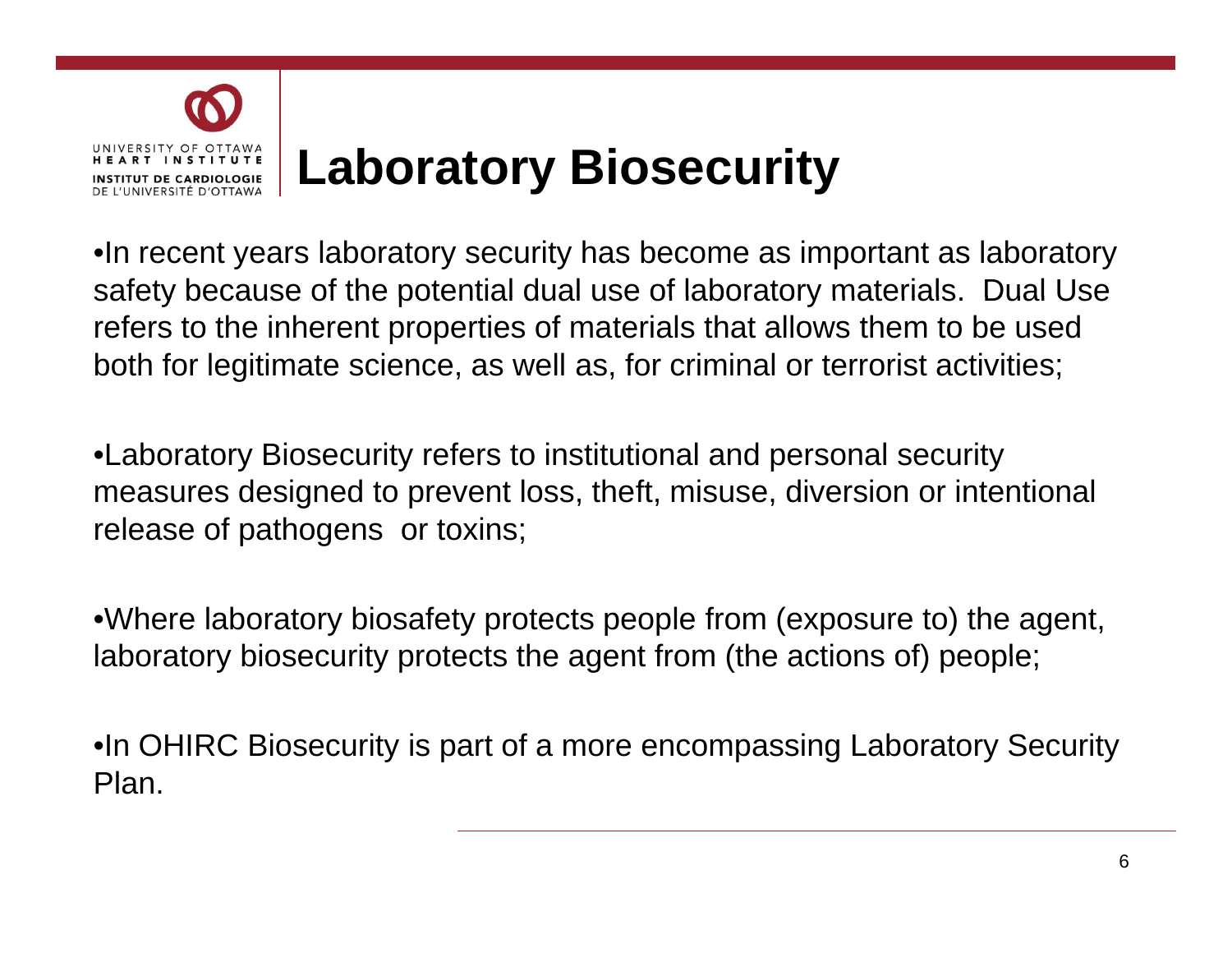

# **OHIRC Laboratory Security Plan**

#### • **Physical / Operational / Information Security**

•Reducing the likelihood of unauthorized access to laboratories as well as to information and data that are in the laboratory

#### • **Personnel Reliability**

- •Only authorized persons allowed into laboratories must have completed training
- $\bullet$ Visitors must be accompanied
- **Material Accountability** All labs are required to keep accurate lists of all materials present
	- •Biohazards / Pathogen inventory
	- •Chemical Inventory
	- •Radioactive Materials etc …

#### • **(Bio)security Incident and Emergency Response**

• Missing or lost inventory....

•Internal investigations / report to Biosafety Officer / if not found a report made to security(12999)

#### **Plan Update and Re-evaluation**

•The Plan must be reviewed and updated on a regular basis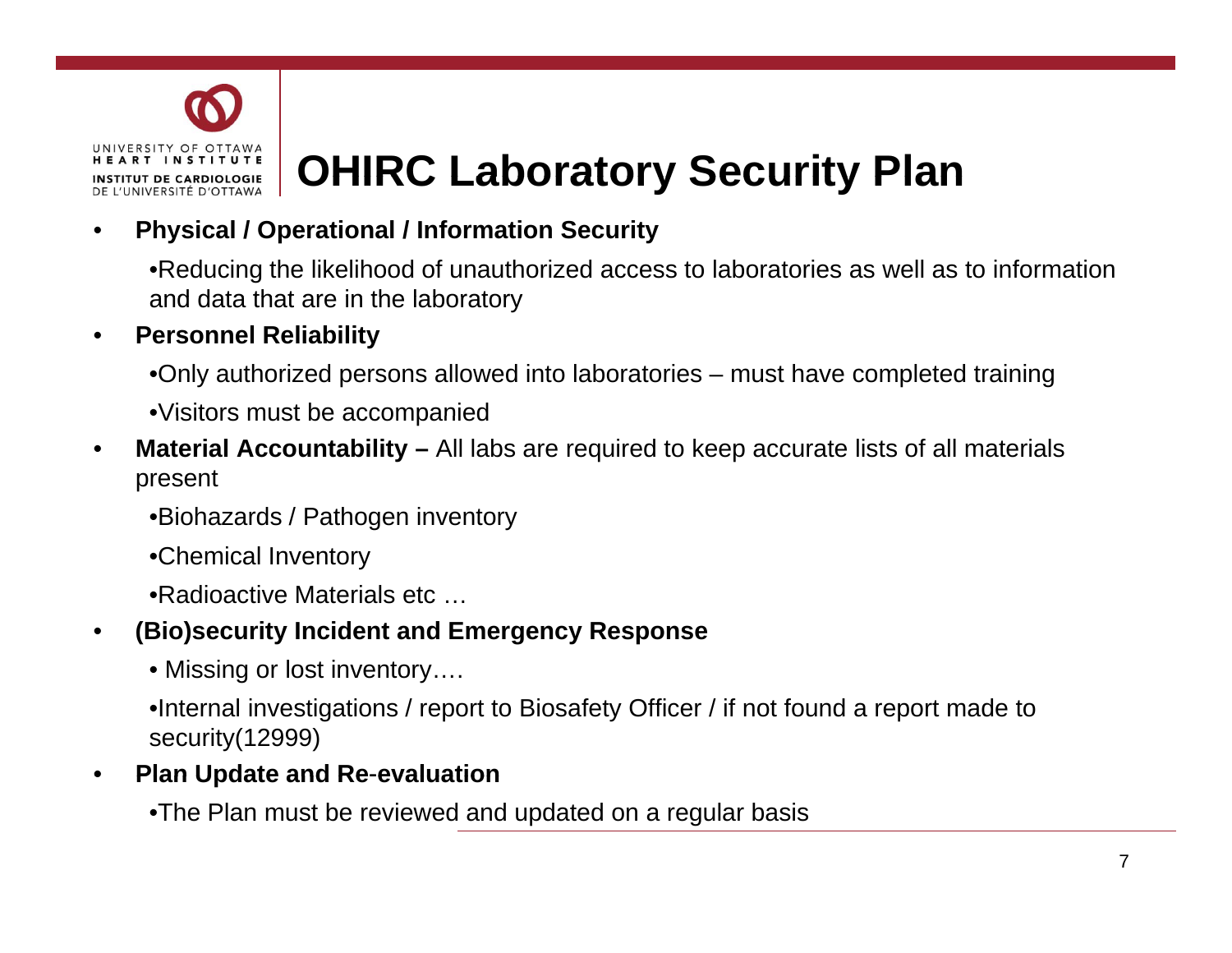

## **Internal Stakeholders:**

- •Chief Scientific Officer
- •Principal Investigator
- •Biosafety Officer and Biosafety Committee
- •YOU

#### **External Stakeholders:**

- •Health Canada and the Public Health Agency of Canada (PHAC)
- •Canadian Food Inspection Agency (CFIA)
- •Transport Canada
- •Ontario Ministry of Labour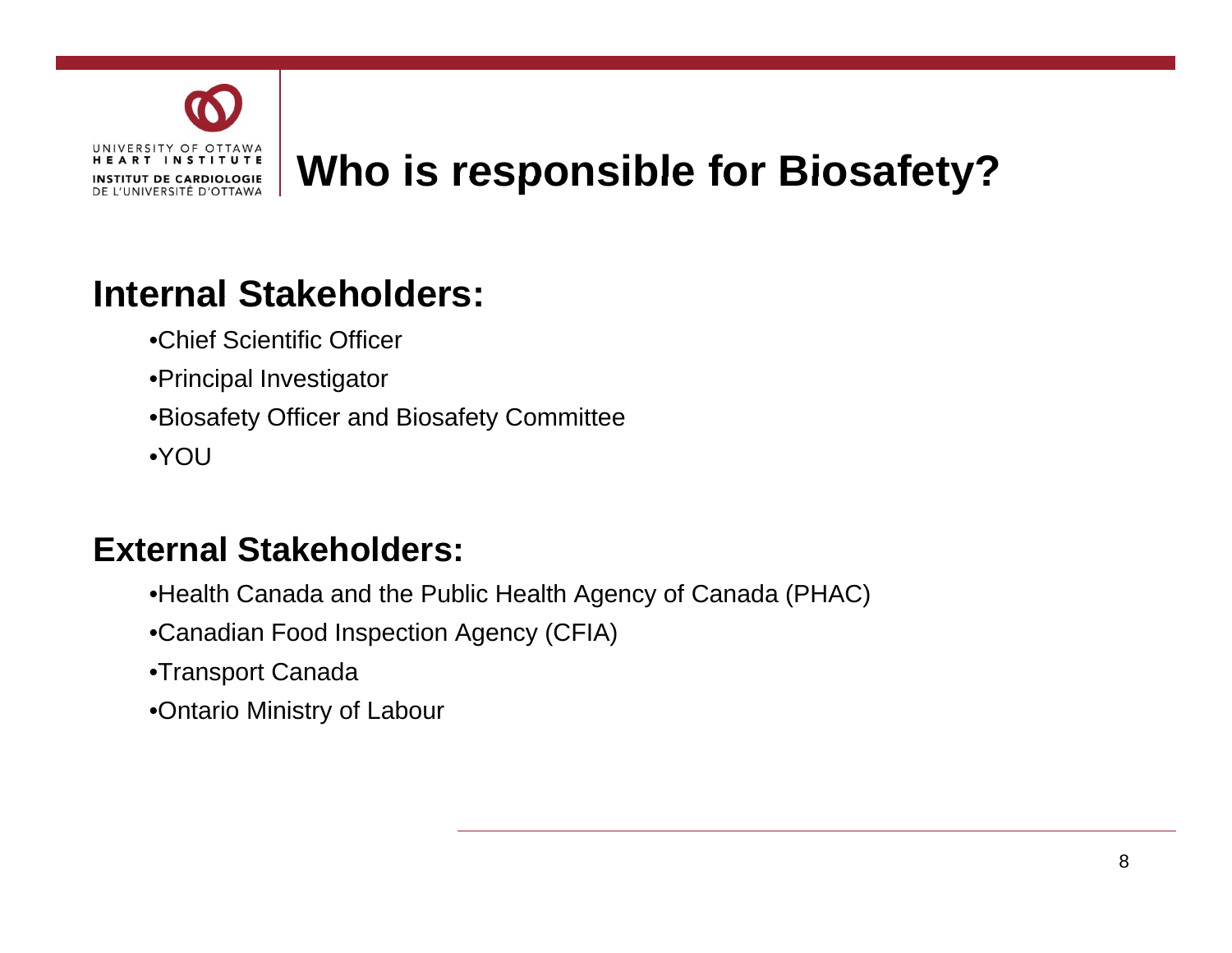

# **COMPLIANCE REQUIREMENTS REQUIREMENTS**

## **OHIRC Laboratories must comply with:**

- The Human Pathogens and Toxins Act (PHAC) •Human pathogens importation regulations •Canadian Biosafety Standards
- The Health of Animals Act
- WHMIS 2015– Biohazardous Infectious Material
- The UOHI Biosafety Program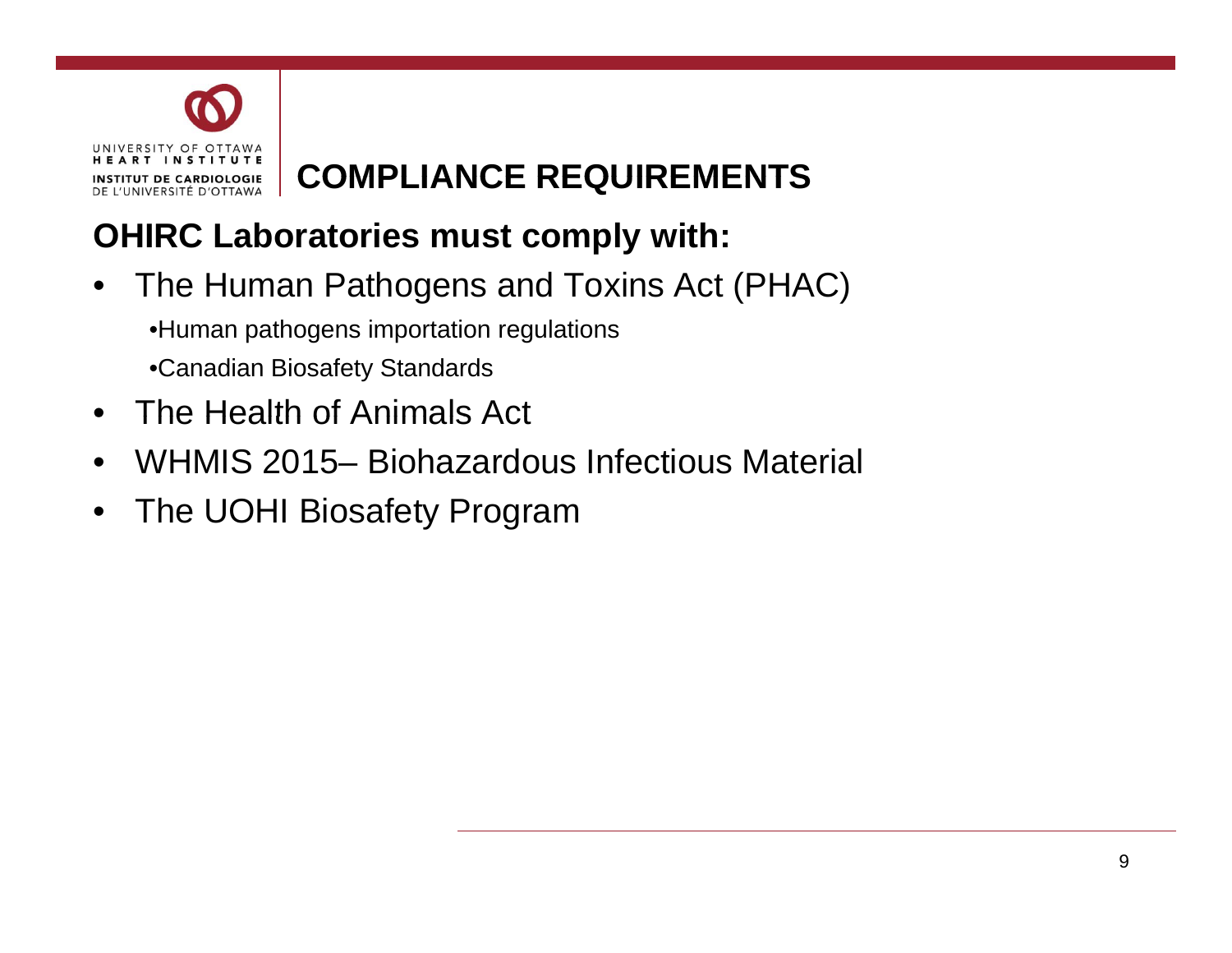

# **UOHI Biosafety Program**

•Certification - all laboratories where biohazards or infectious materials are used must have an unexpired Biohazardous Materials Use Certificate

- •Laboratory Inspections
- •Worker Training Laboratory and Biosafety training is mandatory
- •Operational Procedures Good Microbiological Practices
- •Accident Reporting and Investigation
- •Occupational Health and Medical Surveillance
- •Emergency Response Decontamination procedures, Spill Response
- •Movement of Pathogens
	- •Purchase/Importation/Transfer/Gifts
- •Waste Disposal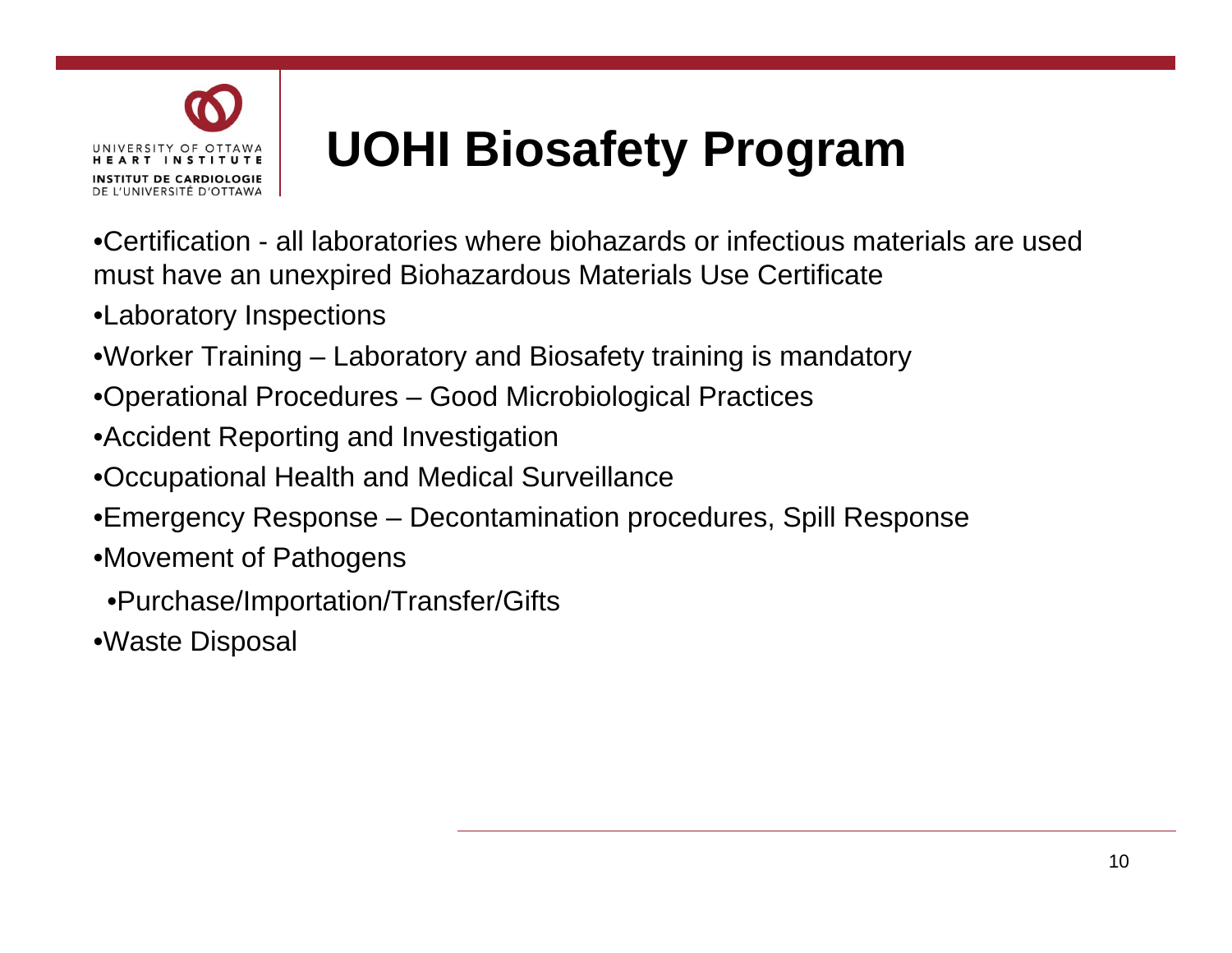

# **BIOLOGICAL RISK GROUPS GROUPS**

The Public Health Agency of Canada (PHAC) defines a pathogen as a microor ganism, nucleic acid or protein ca pable of causin g disease or infection in humans and / or animals.

•Microorganisms are categorized into risk groups based on the risk to public health, livestock and poultr y

- •The World Health Organization has identified 4
- •Group 1 = lowest risk to Group  $4$  = highest risk
- •Risk group is determined by:
	- •Pathogenicity/virulence
	- •mode of transmission
	- •host range
	- •Infectious dose
	- •availability of effective preventive measures
	- •availability of effective treatment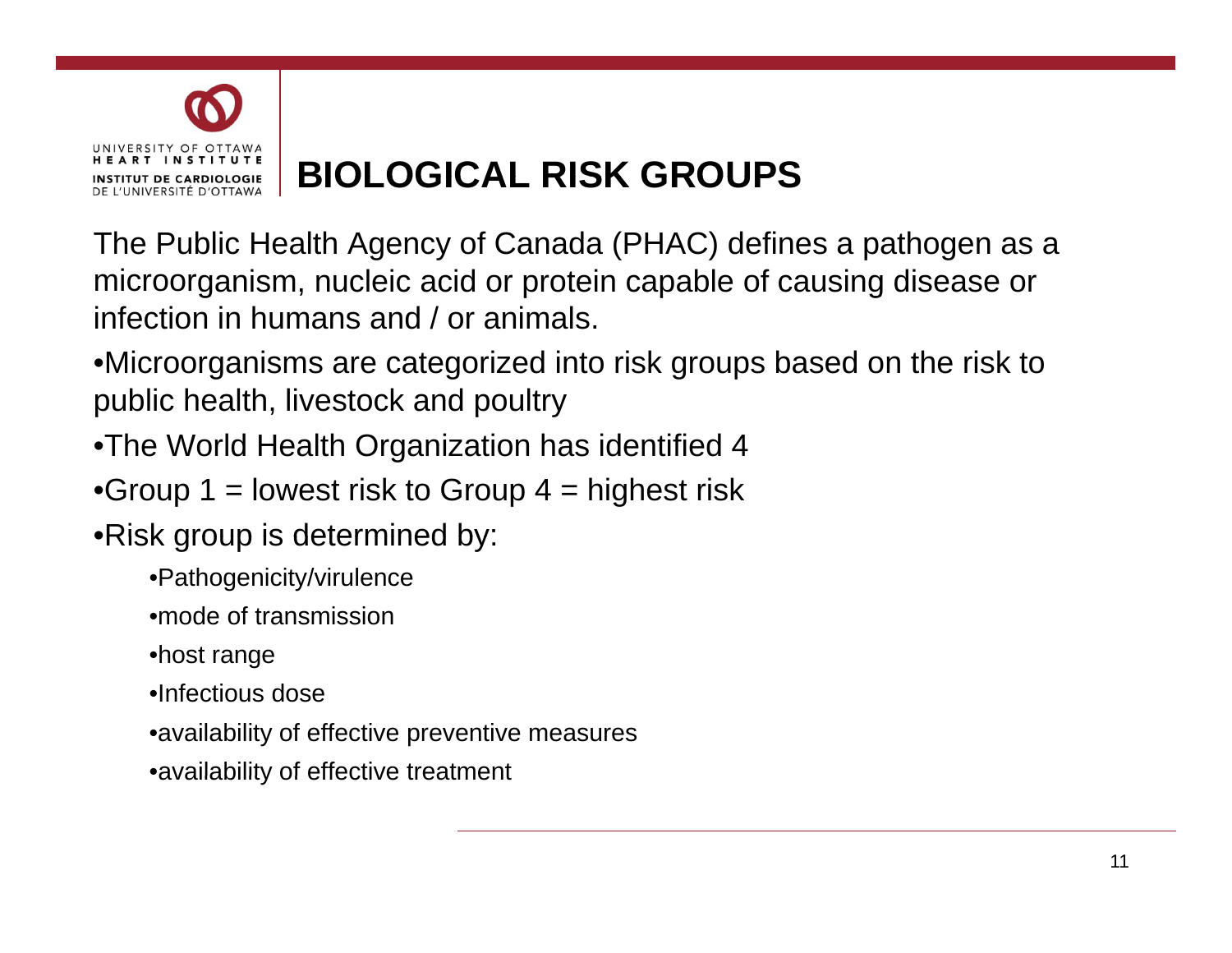

**RISK GROUPS GROUPS** 

| <b>Risk Group 1</b> | Lowest risk of causing disease<br>- to individuals and to the<br>community                                                                | Baker's yeast    |
|---------------------|-------------------------------------------------------------------------------------------------------------------------------------------|------------------|
| <b>Risk Group 2</b> | Can cause disease but unlikely Adenovirus, salmonella<br>to be a serious hazard -<br>Moderate risk to individuals /<br>low community risk |                  |
| <b>Risk Group 3</b> | High individual risk / low<br>community risk – causes<br>serious human disease                                                            | HIV, Rabies, TB  |
| <b>Risk Group 4</b> | Highest risk both to individuals<br>and to the community $-$<br>causes serious, often<br>untreatable disease that is<br>easily spread     | Ebola, Small pox |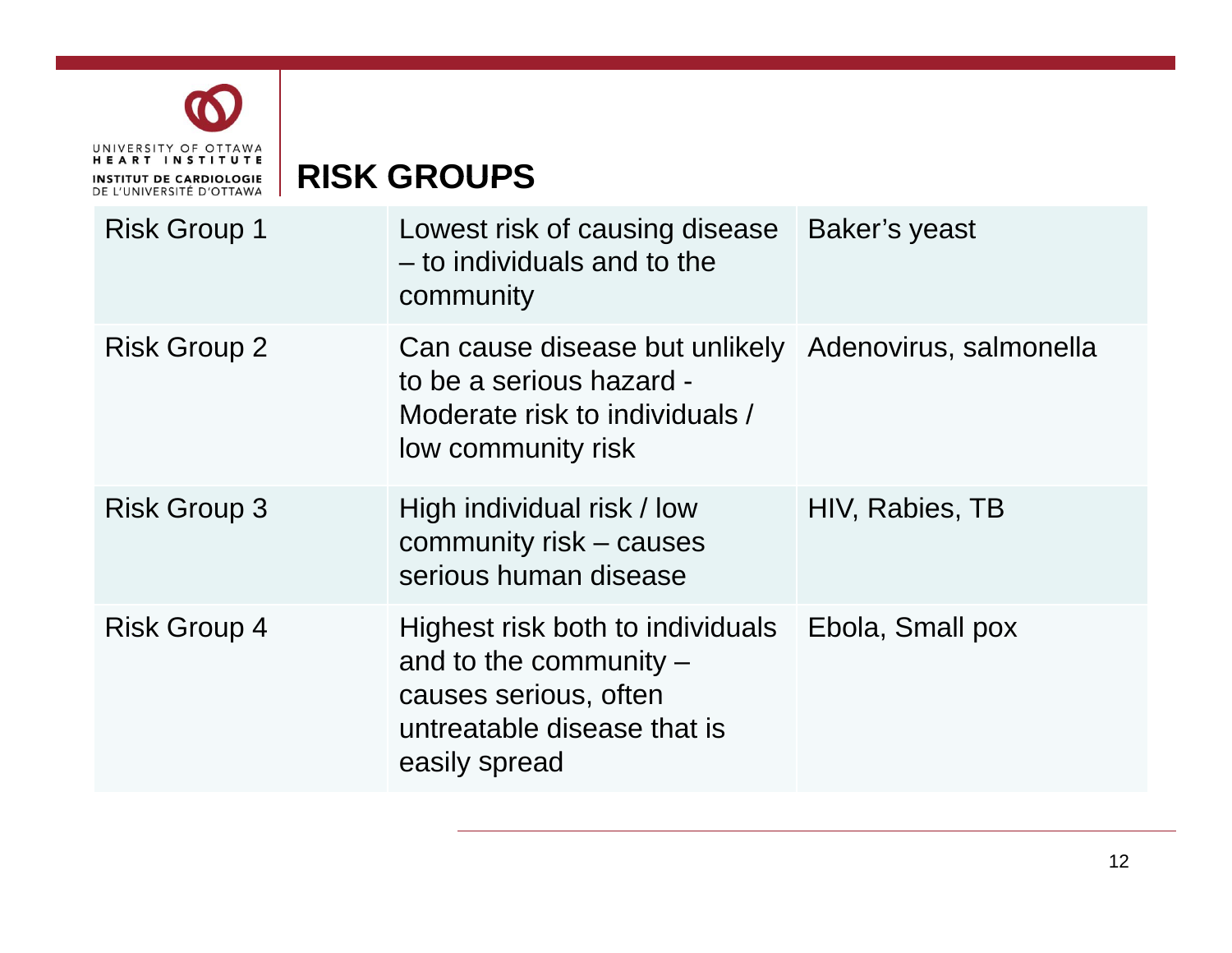

## **OTHER CATEGORIES OF BIOHAZARDS BIOHAZARDS**

| <b>Blood Borne</b><br>Pathogens       | Could be present in primary specimen such as human blood, bodily<br>fluids and tissue $-$ HIV, Hep B, Hep C                                                                                                             |
|---------------------------------------|-------------------------------------------------------------------------------------------------------------------------------------------------------------------------------------------------------------------------|
| <b>Tissue Culture</b>                 | Potential to contain pathogens – naturally, by contamination or by<br>transformation                                                                                                                                    |
| <b>Recombinant DNA</b>                | Depends on factors such as the gene being transferred, viability of the<br>vector and the containment level of the host                                                                                                 |
| <b>Animal Work</b>                    | Can harbour infectious agents - naturally or introduced – some agents<br>can also cause disease in humans                                                                                                               |
| Unconventional<br>Pathogens           | Prions - resistant to destruction by methods that normally kill viruses                                                                                                                                                 |
| <b>Biological toxins</b>              | A broad range of poisons of natural origins (e.g. bacterial toxins) that<br>can cause serious incapacitation. They are the key virulence factors<br>of pathogens but are not infectious themselves and cannot replicate |
| <b>Autologous Cells</b><br>or Tissues | Working with infected or transformed cells of laboratory personnel puts<br>those individuals at risk as natural immunity to recognize and destroy<br>foreign cells is now bypassed. Such work is prohibited.            |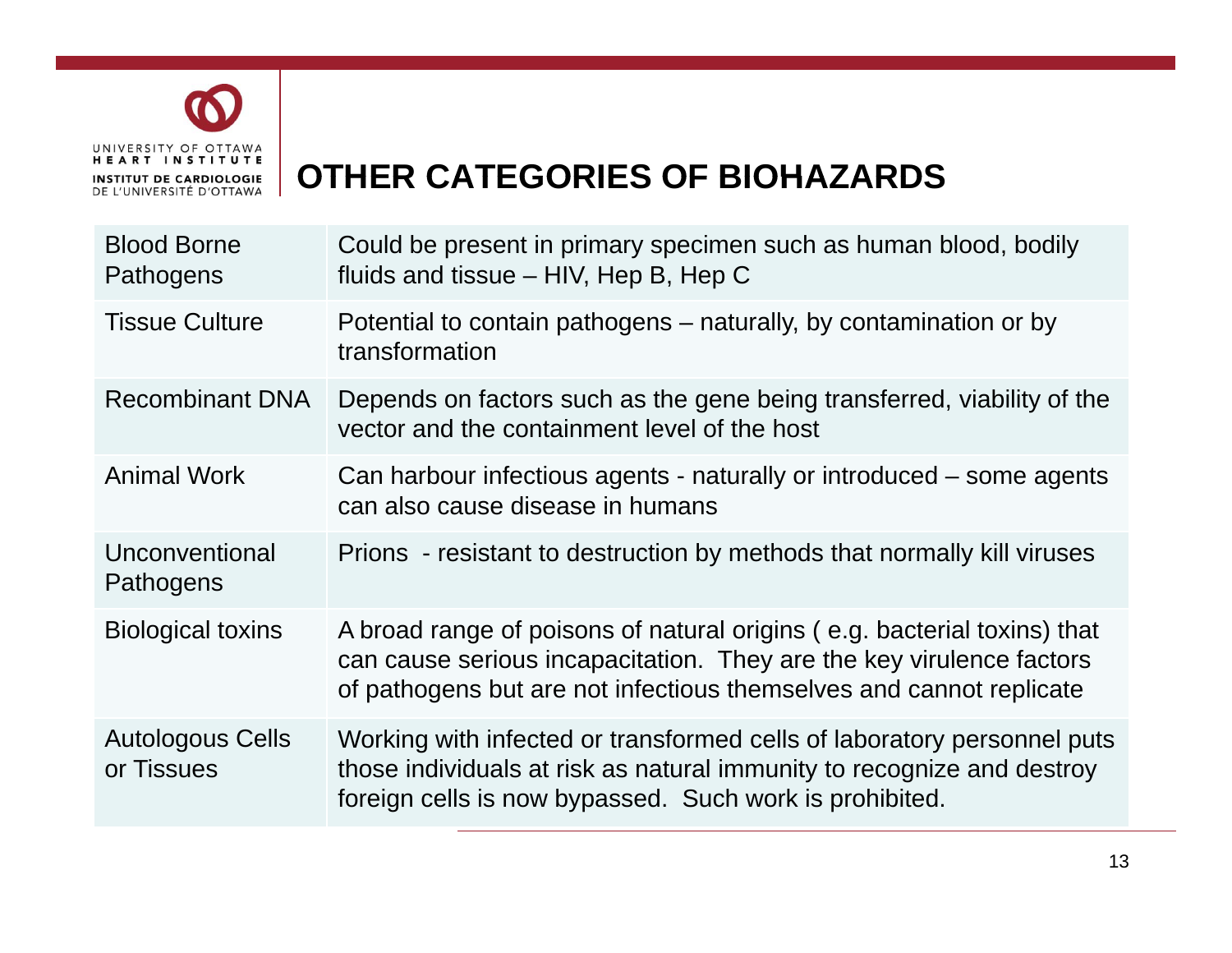

## **HANDLING INFECTIOUS SUBSTANCES SUBSTANCES**

- Individuals who work in a laboratory where infectious substances are handled are at risk of exposure
- Laboratory acquired infections (LAI) not uncommon >5000 up to 1999 / 190 deaths
- Routes of Entry ingestion, inhalation, contact with mucous membranes, contact with non-intact skin
- Accidental exposures infectious aerosols, splashes, needlesticks
- WHO / PHAC etc established biosafety or containment levels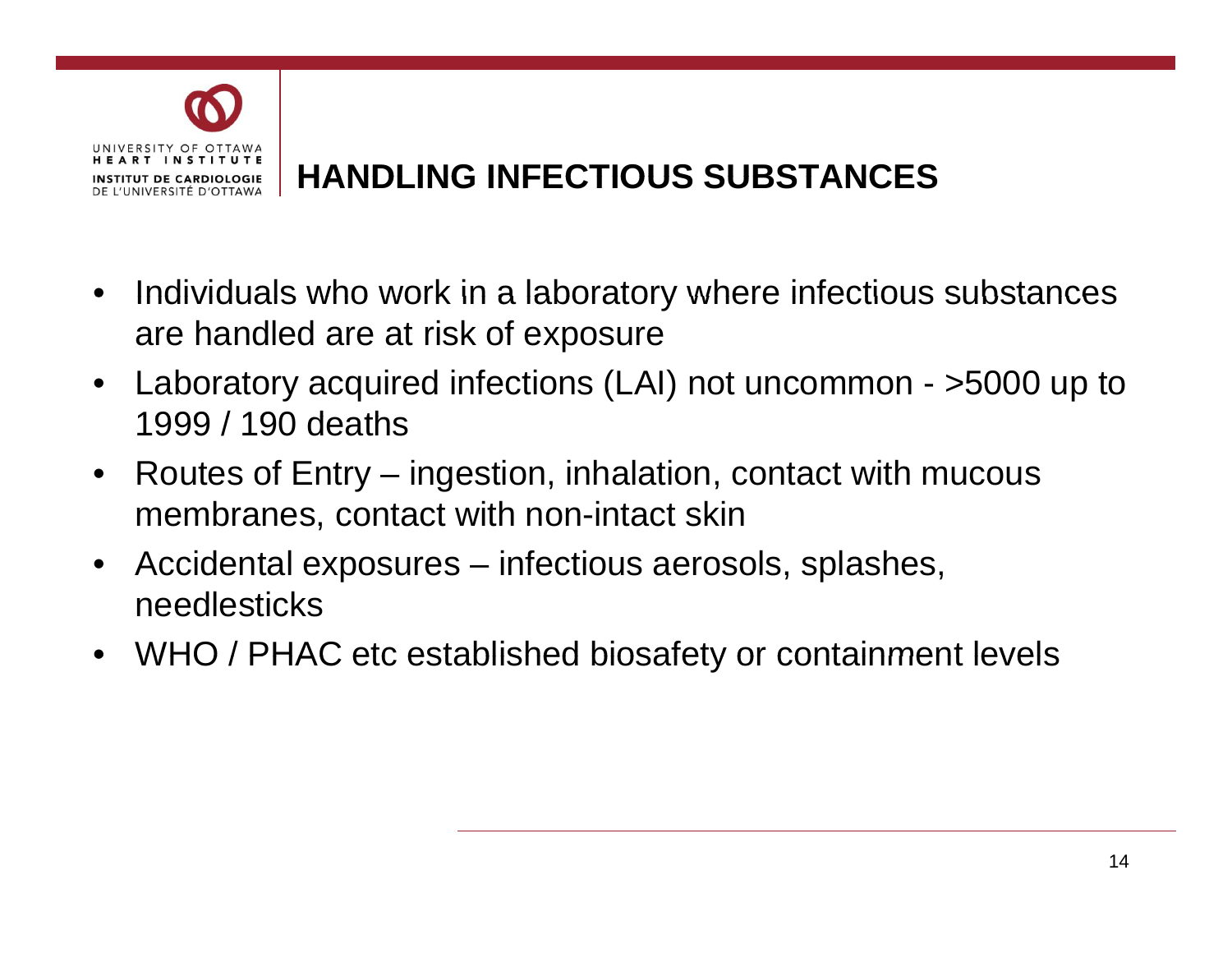

#### **Biological Toxins**

- Biological toxins may be produced by plants, animals and micro-organisms
- $\bullet$   $\;\;$  The HPTA only $_{\sf re}$  gulates microbial toxins
- Some are called "Prescribed toxins" or Security Sensitive Biological Agents (SSBA) … because of additional biosecurity considerations .. They have the potential to be weaponized
- Facilities handling regulated toxins must operate at a minimum containment level 2 aerosol generating procedures are to be carried out in a biosafety cabinet
- A designated fixed locked storage area for the toxin must be identified in the laboratory; if an SSBA is in use the storage area must be in a location where the public has no access
- Given the large variety of biological toxins and differences in physical properties a standardized decontamination procedure cannot be provided in this training – The PI must determine best decontamination plan – heat or chemical such as sodium hypochlorite
- A Standard Operating Procedure for Biotoxins can be found on Hearthub at the following link:

https://hearthub.ottawaheart.ca/policies-and-forms/policies/policy/14141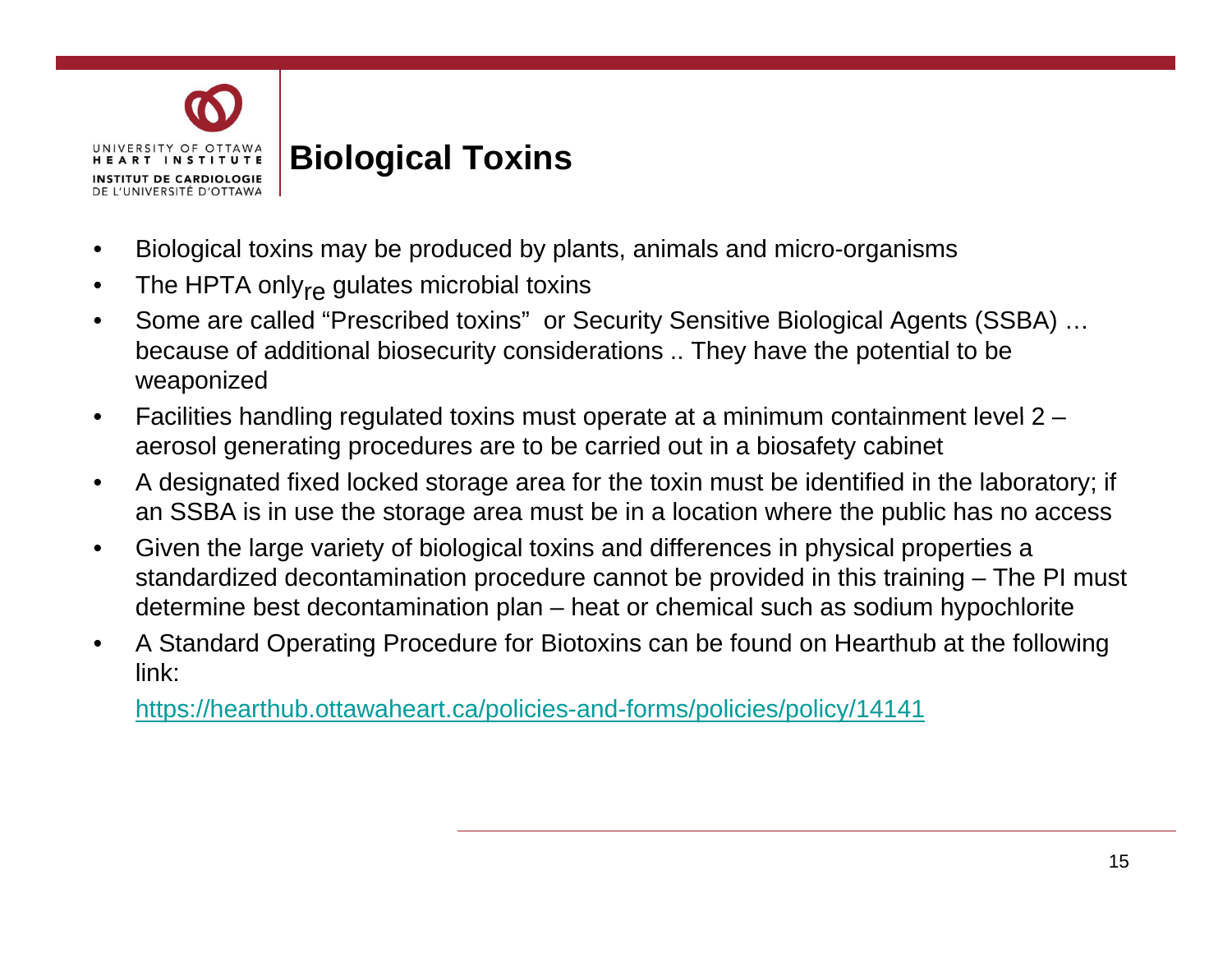

# **BIOLOGICAL CONTAINMENT LEVELS LEVELS**

- The Canadian Biosafety Standard identifies 4 CL1 to CL4
- Containment levels relate to risk groups but are not necessarily equivalent
	- •Labs are required to complete risk assessments
- Describe the minimum requirements at each level to handle organisms safely
	- •Physical requirements engineering controls
	- •Operational requirements how you work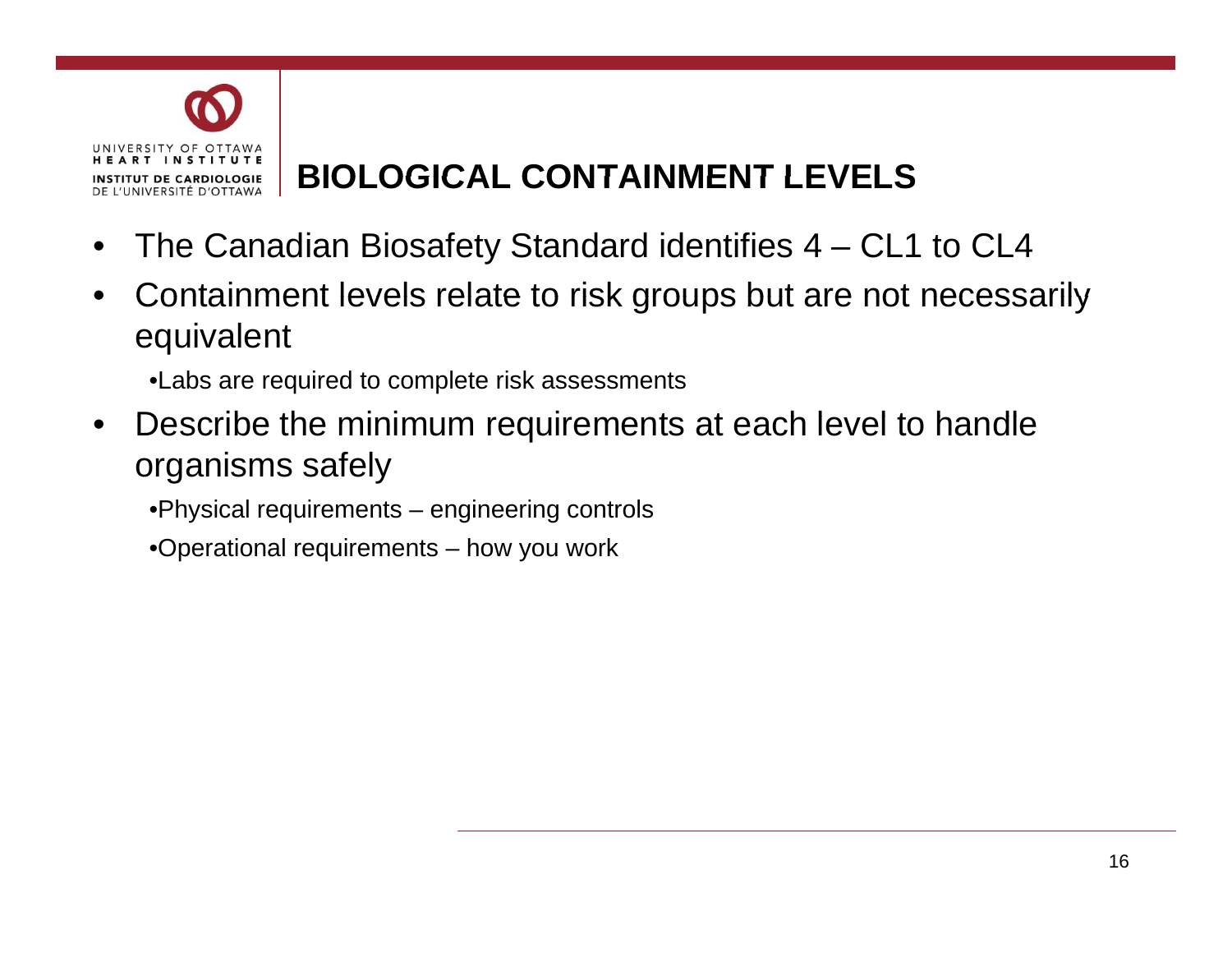

- The minimum requirements of all laboratories where microbiological work is done
- No special design features
- Biosafety cabinets are not required work can be done on an open bench
- The containment level 1 lab is the foundation of all other higher containment laboratories – standard microbiological practices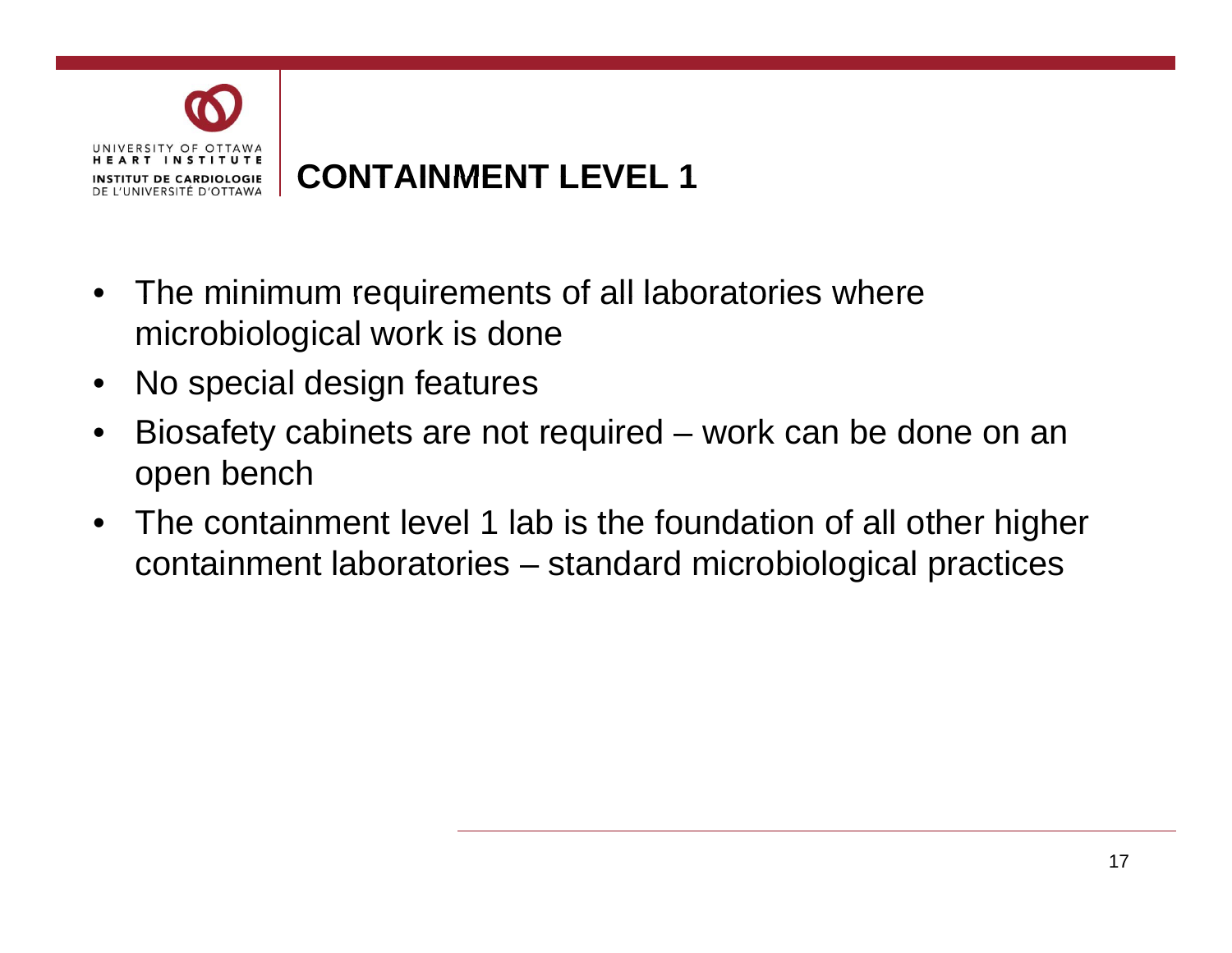

| <b>Access (to the laboratory)</b>                           |
|-------------------------------------------------------------|
| Only authorized personnel -<br>Lab doors always kept closed |
|                                                             |
| Children (under 16) never allowed                           |
| in the laboratory working areas                             |
|                                                             |
|                                                             |
|                                                             |
|                                                             |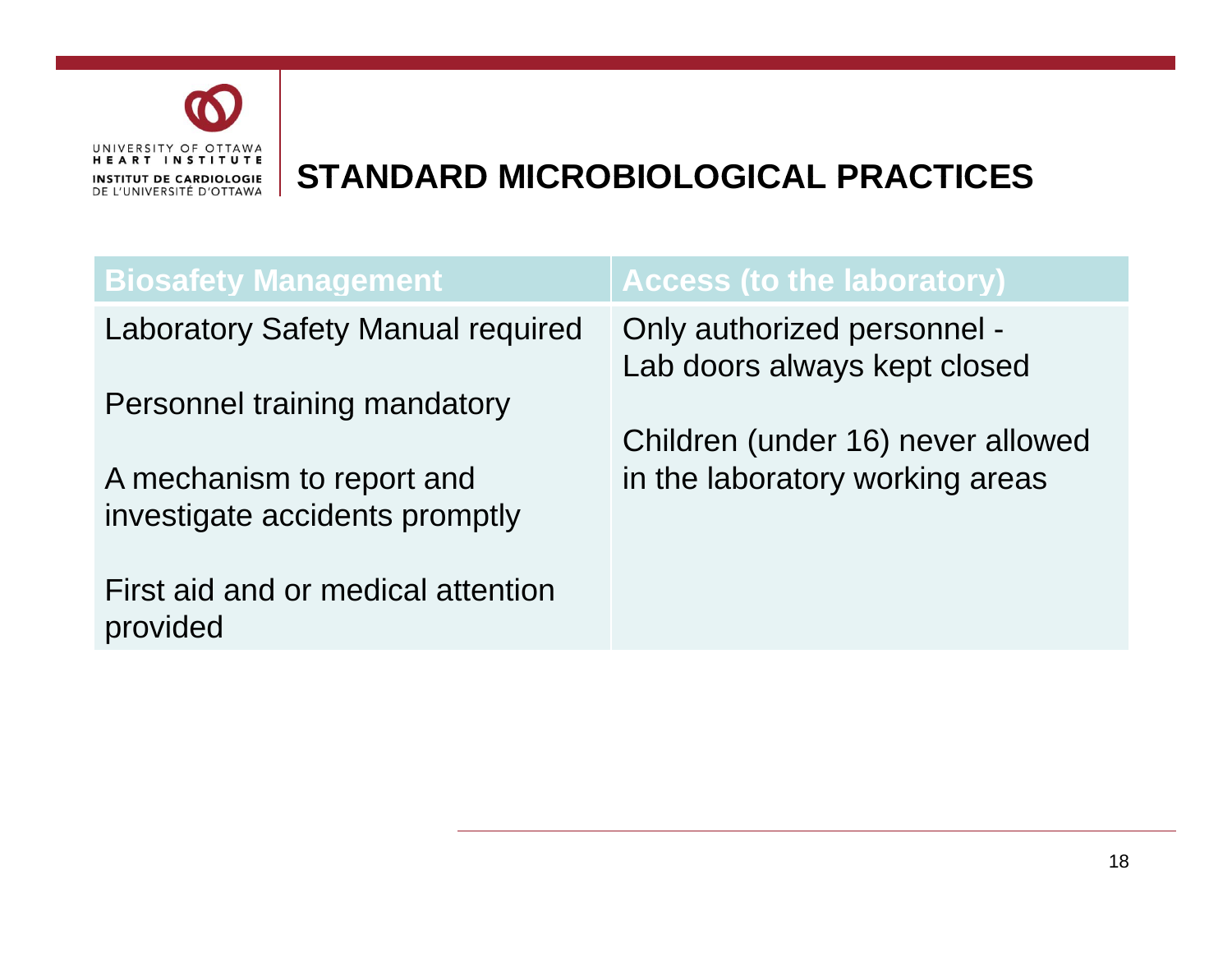

### **Personal Protection:**

- Lab coat fastened all the way, sleeves rolled down
- Proper footwear closed toes and heels
- Gloves as appropriate when there is a risk of contact
- Wash hands after gloves are removed
- Safety goggles, face shields
- Remove protective clothing before entering non-lab areas
- Remove gloves before touching common objects and surfaces
- Do not eat, drink, apply cosmetics, insert contact lens in the lab
- Tie back long hair, confine loose clothing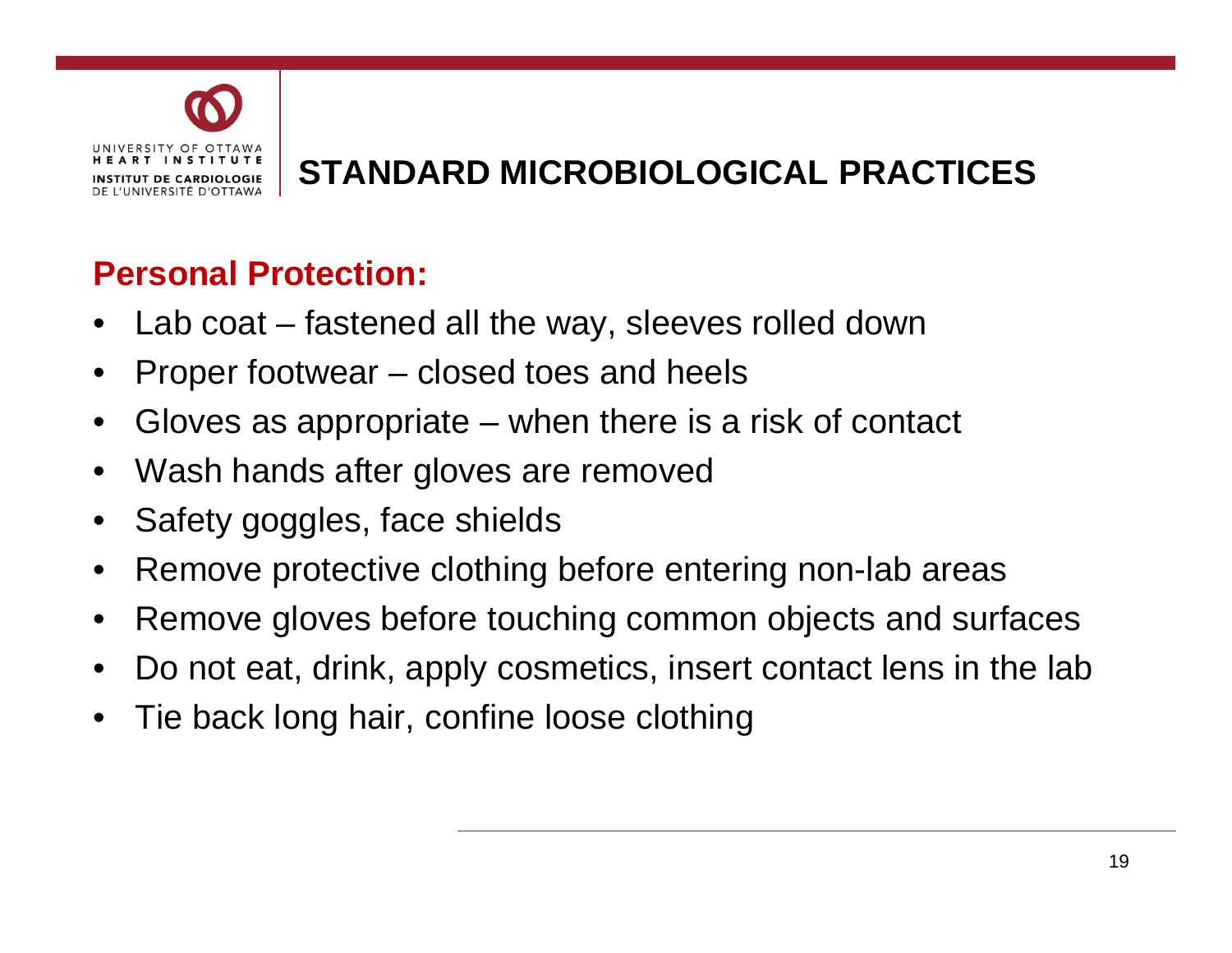

## **Procedures:**

- Oral pipetting is prohibited
- The use of needles and other sharps is minimized
- Sharps are disposed of in appropriate puncture proof containers
- Hands are always washed before experiments and after gloves are removed
- Closed leak proof containers and secondary containers are used to transport infectious material
- Efficacy monitoring of the autoclave is carried out using appropriate biological indicators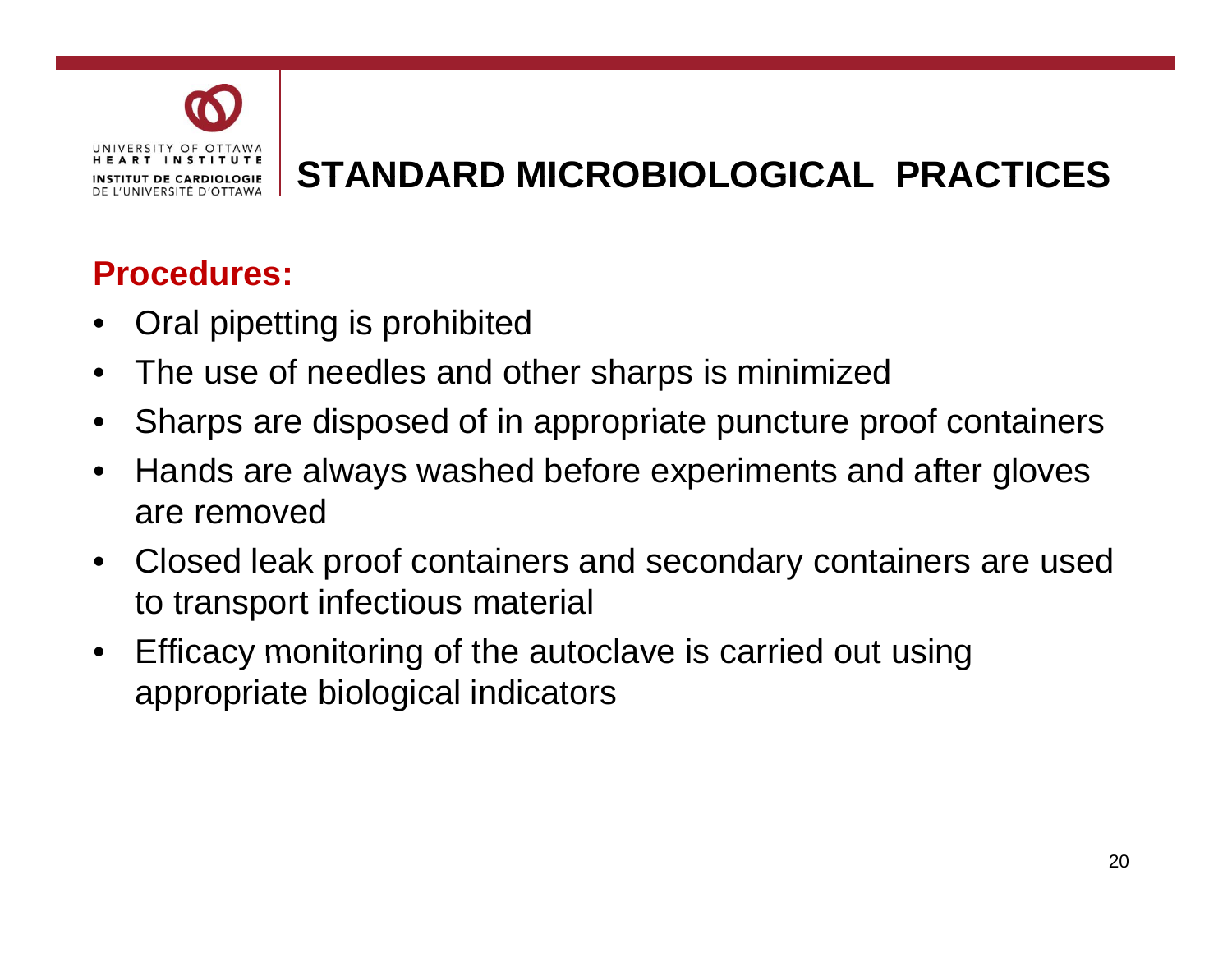

## **Procedures: Procedures:**

- All contaminated material is decontaminated before disposal or re-use
- Contaminated clothing must be decontaminated before placing in the hospital linen basket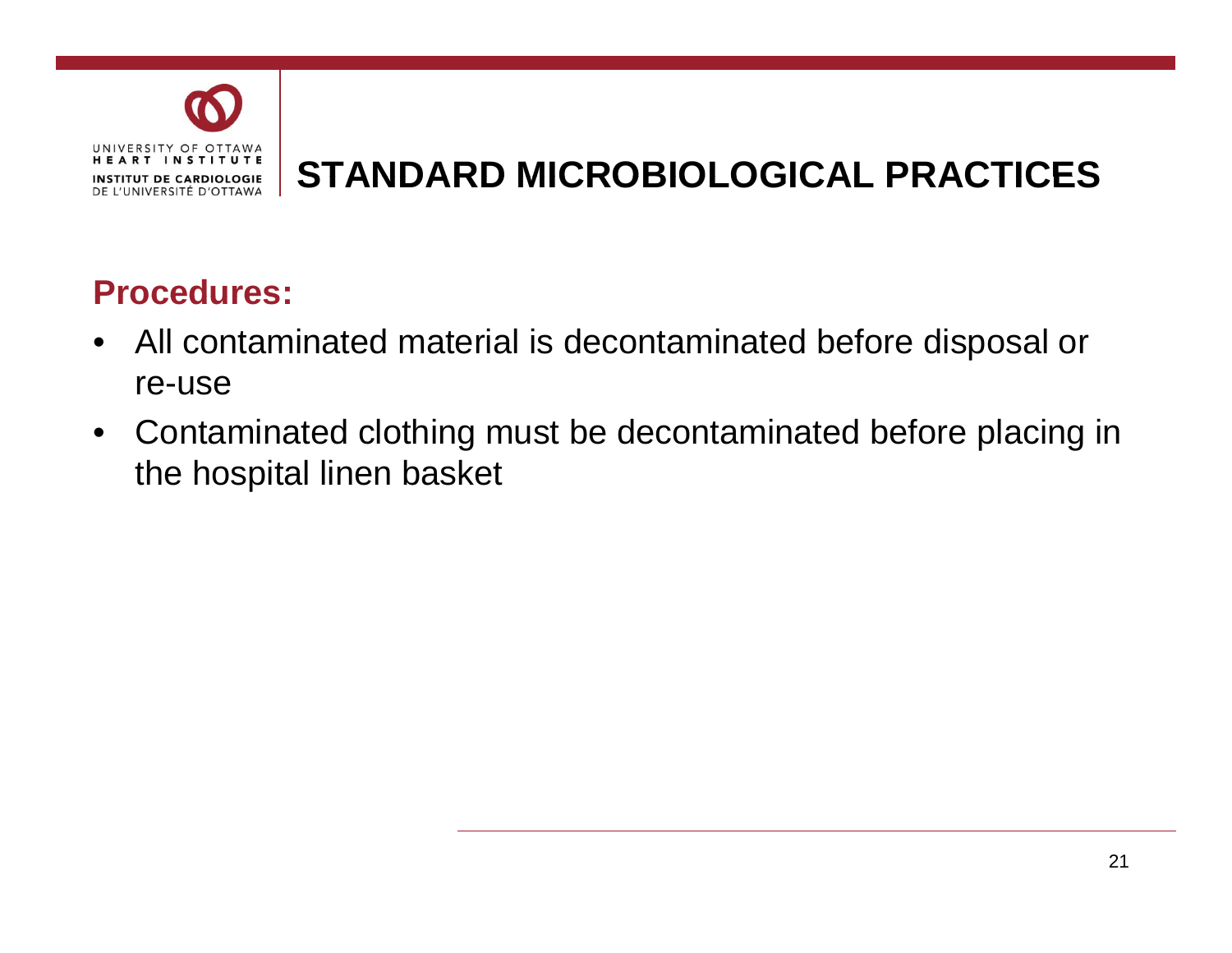

# **STANDARD STANDARD MICROBIOLOGICAL PRACTICES**

## **Laboratory Working Areas:**

- The lab is kept clean and tidy, bench tops uncluttered
- Paperwork stations and report writing areas are separate from wet work areas
- Work surfaces are cleaned and decontaminated with appropriate disinfectants at the end of every<sub>da</sub> y and immediately after any spill
- An effective rodent and insect control program must be in place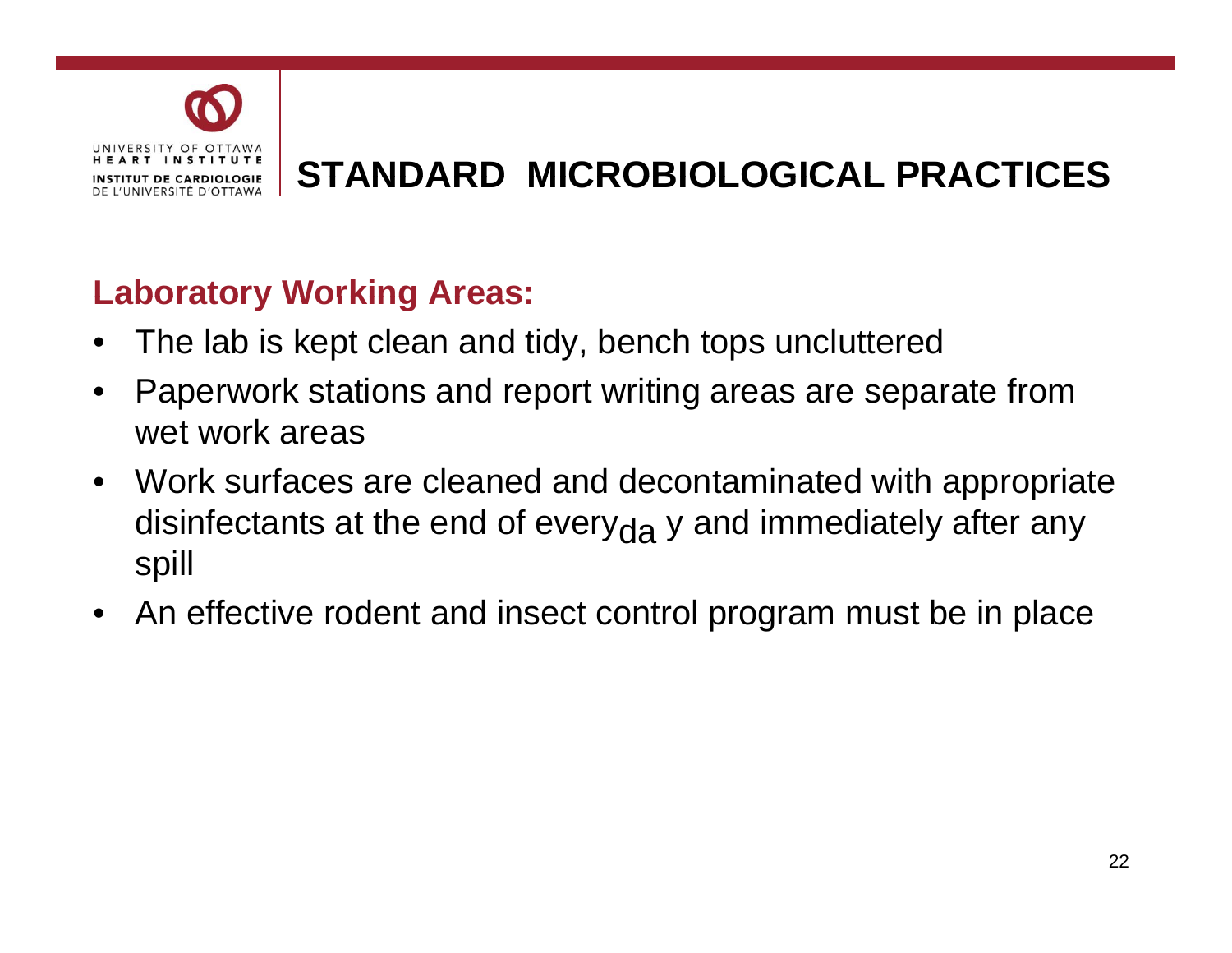

## **CONTAINMENT LEVEL 2 (In addition to CL1 Requirements ) Requirements… )**

| <b>OPERATIONAL PRACTICES</b>            | <b>PHYSICAL REQUIREMENTS</b>          |
|-----------------------------------------|---------------------------------------|
| •Written emergency plan for spills, BSC | .Inward directional flow of air       |
| failure etc                             | .Work surfaces are resistant to       |
| •Housekeeping and Facilities staff must | chemicals, physical damage            |
| be made aware of the hazard             | •Lab located away from patient care   |
| •Appropriate signage outside the lab    | areas, public areas                   |
| • Aerosol generating procedures carried | .Doors to the containment lab must be |
| out in a biosafety cabinet              | lockable                              |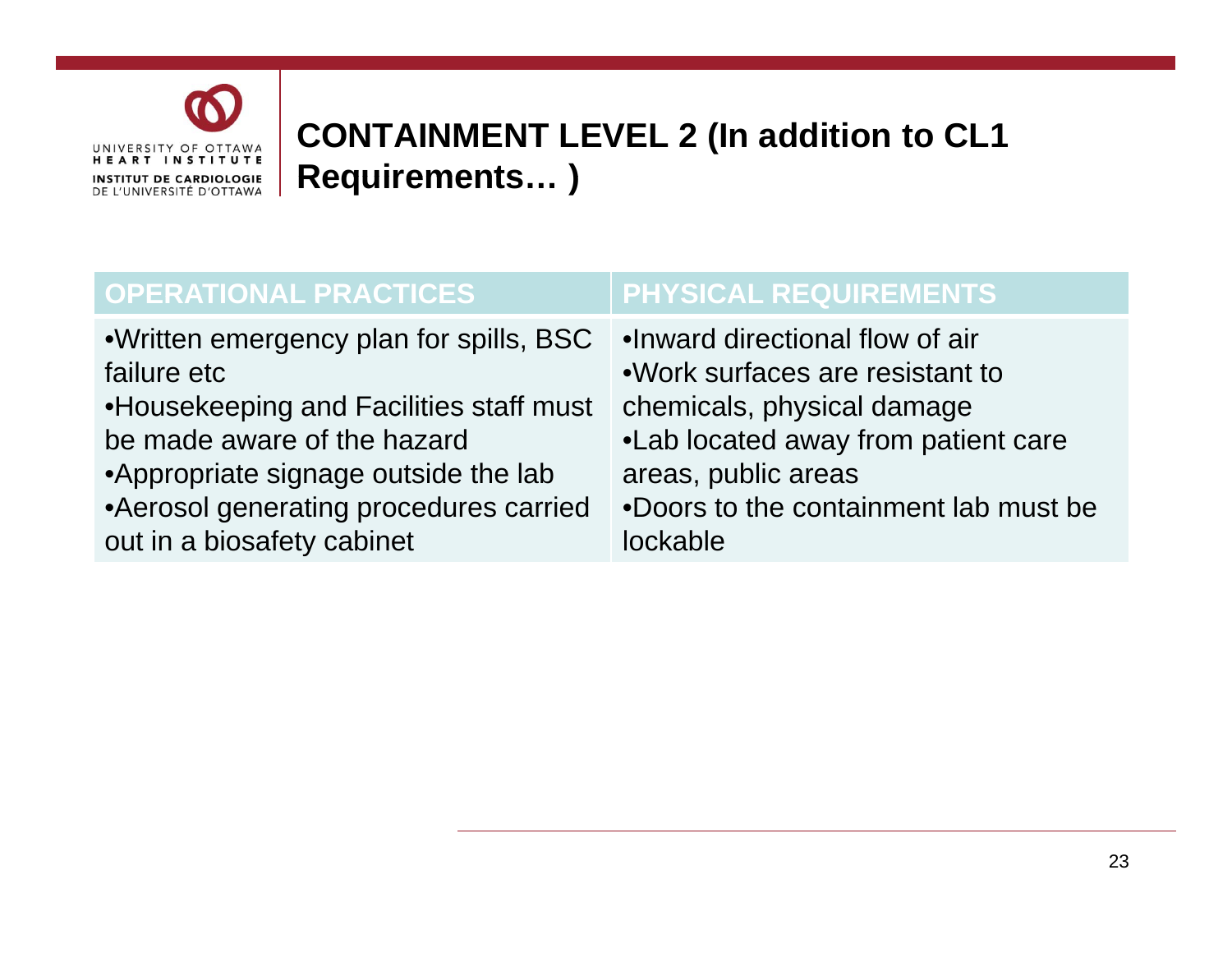

# **CONTAINMENT LEVEL 3 AND 4**

# **Containment Level 3**

- Very specific physical requirements
- No level 3 labs at UOHI
- Level 3 labs at OHRI and U of O

# **Containment Level 4**

Requires an isolated unit and a sealed facility Only one in Canada in Winnipeg

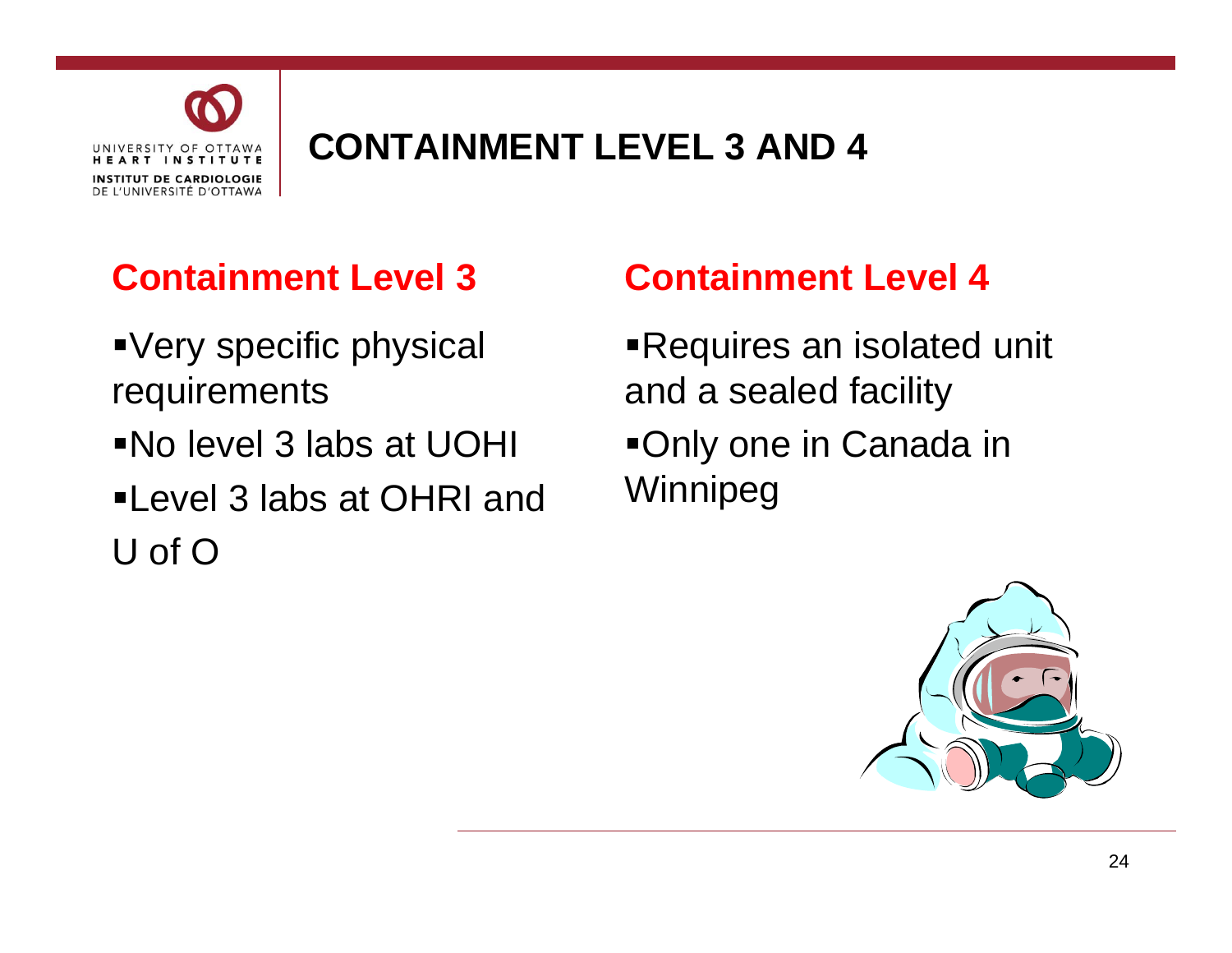

# **CL2 / Level 3 Operational Practices**

- $\blacksquare$ Some specialized risk group 2 organisms or some viruses must be handled at an enhanced containment level – ex. Lentiviral vectors
- $\blacksquare$  Includes all CL 1 and CL2 practices as well as some CL3
	- Requires enhanced PPE solid front gown with tight fitting wrists, gloves and respirators Requires pre-treatment of biohazard waste before placing in hospital waste stream – double bagged and autoclaved
- $\blacksquare$ Section 3.6.3 of the Laboratory Safety and Procedures Manual
- $\blacksquare$  PI must carry out a risk assessment to determine if this enhanced level is required
- $\blacksquare$ Must consult the Biosafety Committee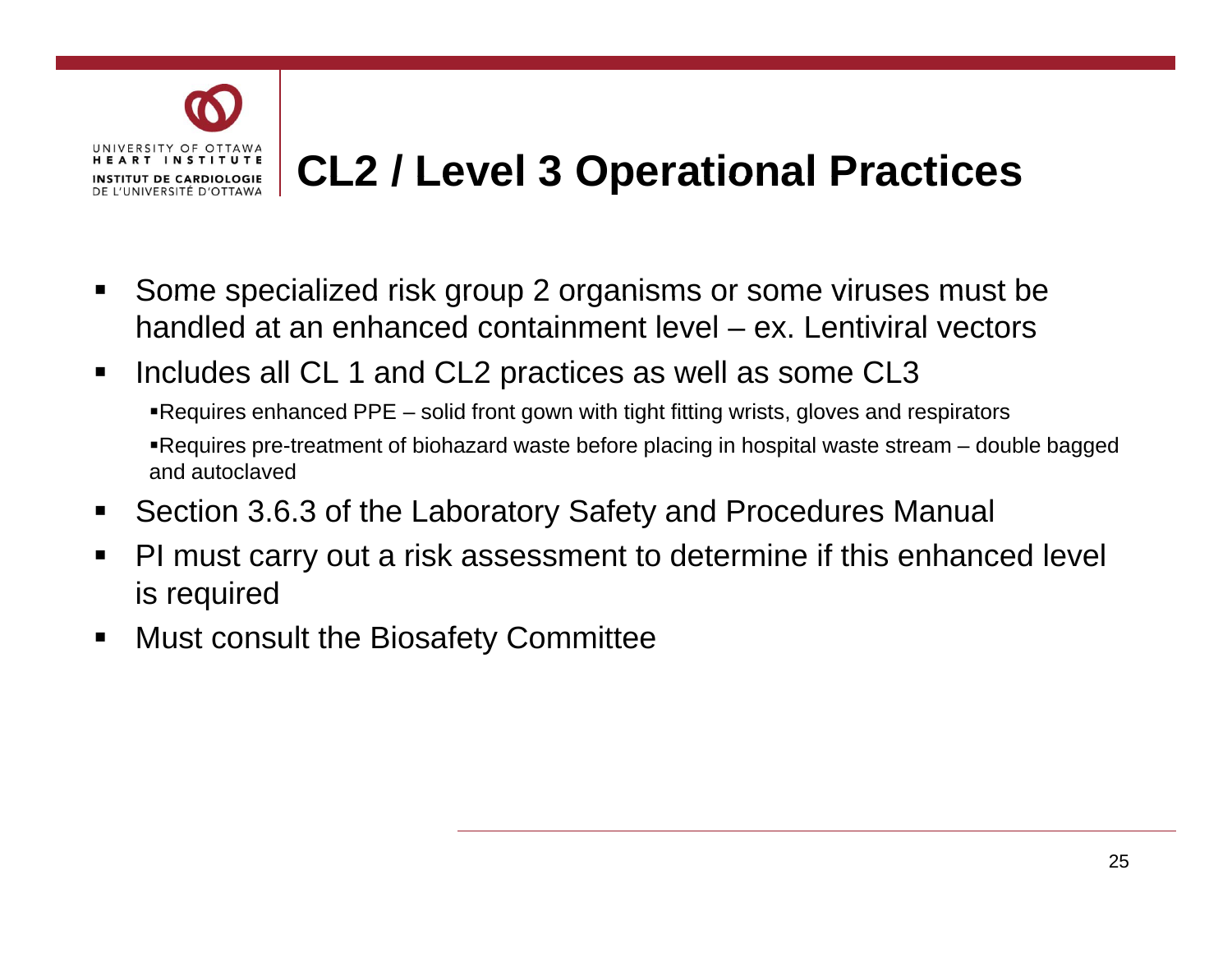

• The Canadian Biosafety Standards and Guidelines recommend that risk assessment be carried out in laboratories to identify all hazards associated with the microbial agent in use and the activities carried out

- $\bullet$ The Principal Investigator must carry out a risk assessment to determine the appropriate containment for the organism in use
- •The risk assessment must consider the following:
	- $\bullet$ The properties of the agent pathogen or not, attenuated strain, indigenous to Canada etc
	- •Laboratory procedure hazards such as the use of needles, the potential for aerosol generation, hazards associated with animal use etc
	- •Decontamination requirements
	- •Personnel training requirements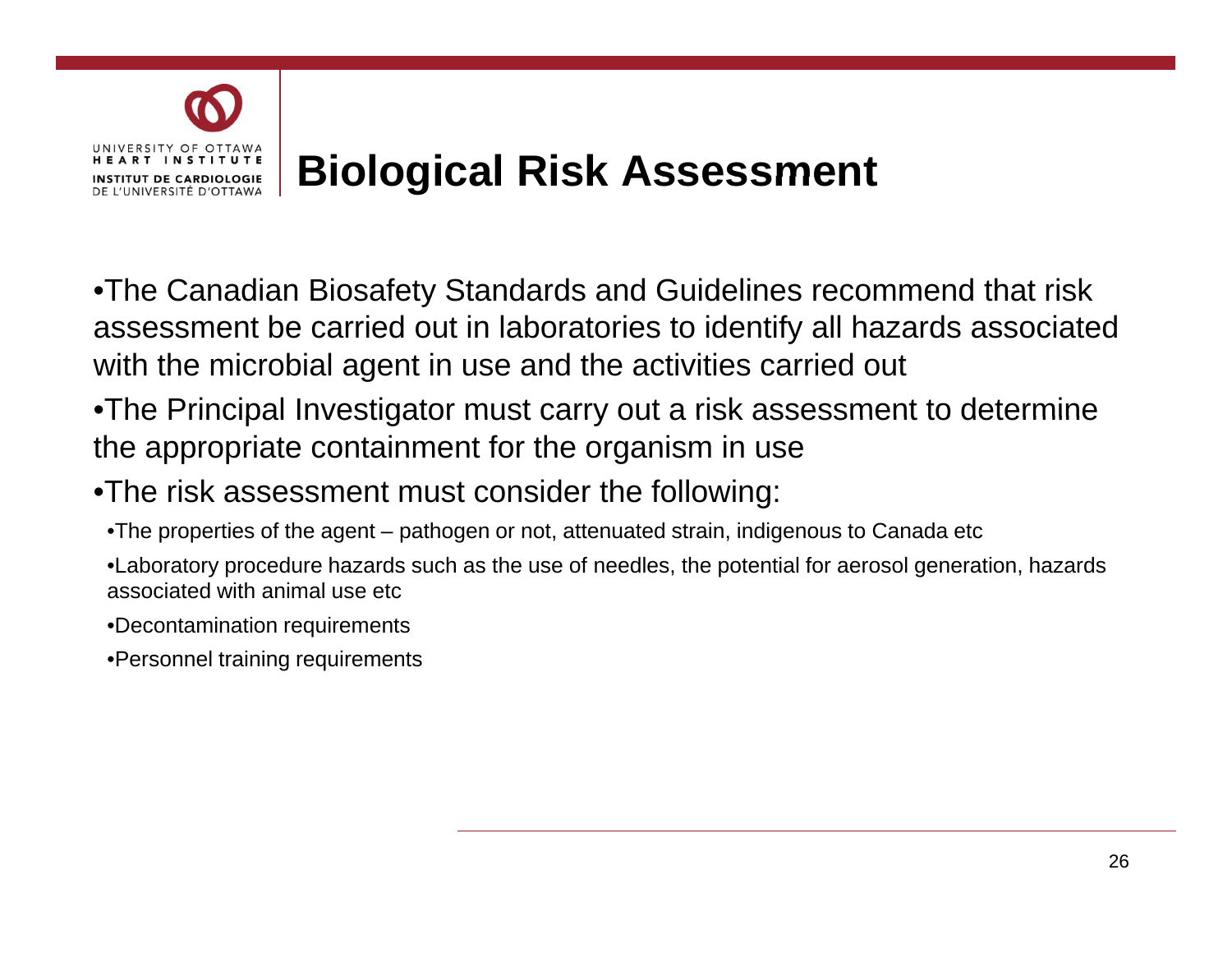

# **Biological Safety Cabinets Cabinets**

Most important safety device – second only to safe work practices

A primary containment device that provides protection for the person, the environment and the product (for the cabinets that are in use in OHIRC laboratories)

Highly efficient in reducing exposure by the use of directional airflow away from the breathing zone of the user

**HEPA Filtered** 0.3um removes microbial agents before the air is exhausted

- Must be certified annually
- **-3 classes of cabinets: I,II and III**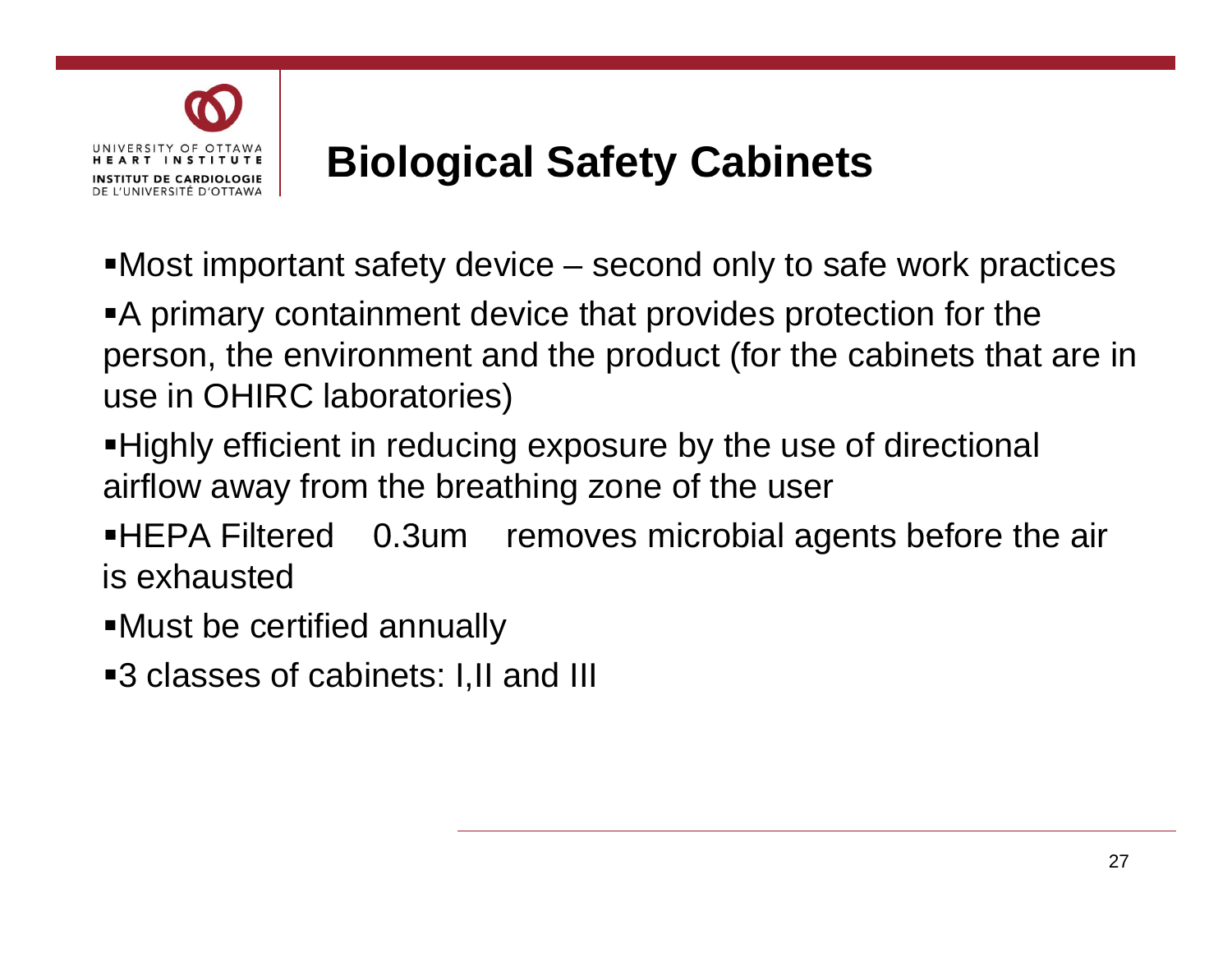

Most common type of BSC Good for Risk Groups 1,2 and 3 Protects the worker, the work and the environment

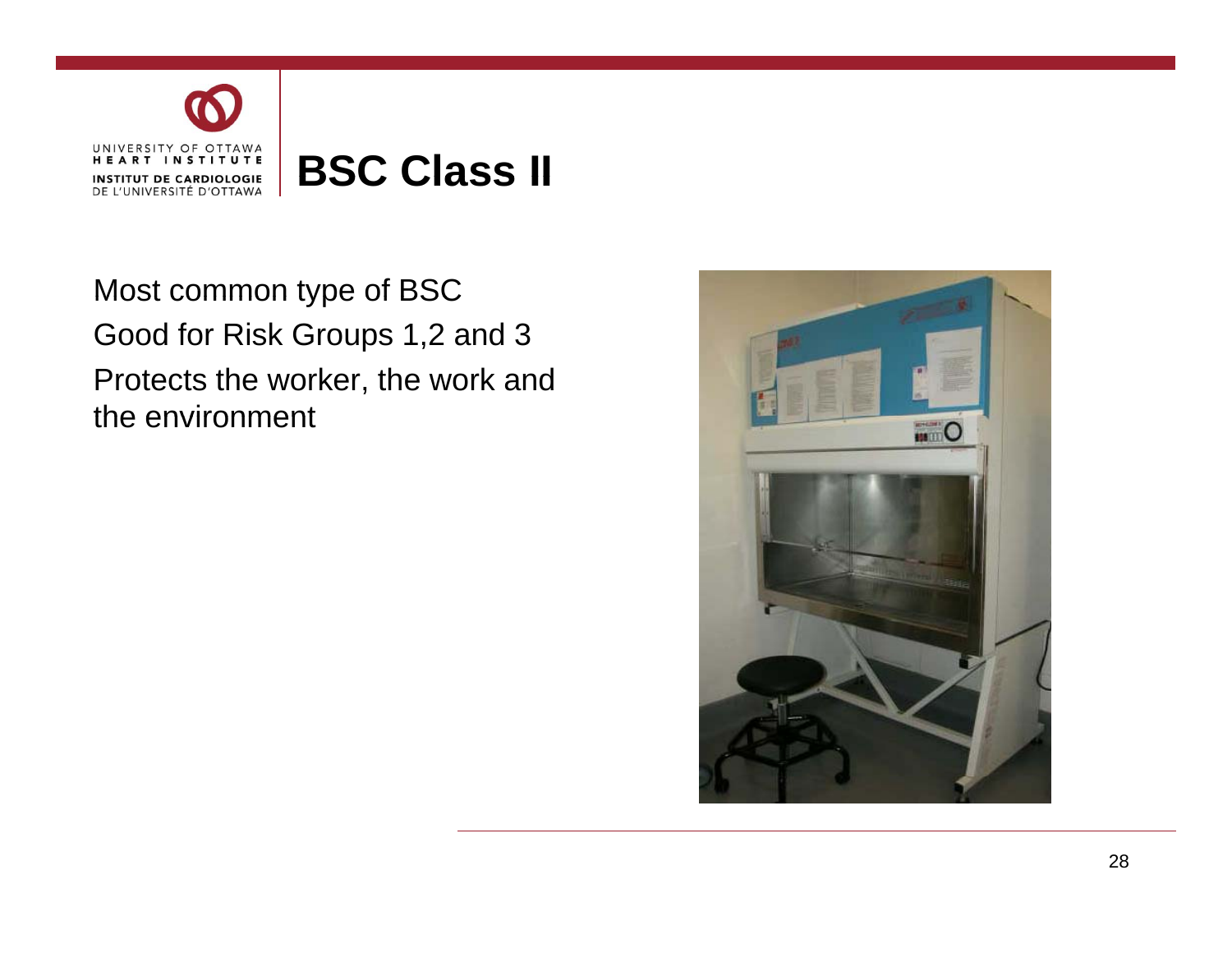

# **BSC Safe Operational Procedures**

Start up:

Turn off UV light (UV light is used to sterilize the surfaces of the BSC however, exposure to UV light may cause skin or eye damage – never work with the UV light on) / turn on fluorescent light

Turn on cabinet blower

Ensure sash is in the appropriate position and the intake and exhaust are not blocked

Check inward flow with a piece of tissue

Disinfect the surfaces

• Load cabinet, segregating clean from dirty items taking care not to block the grilles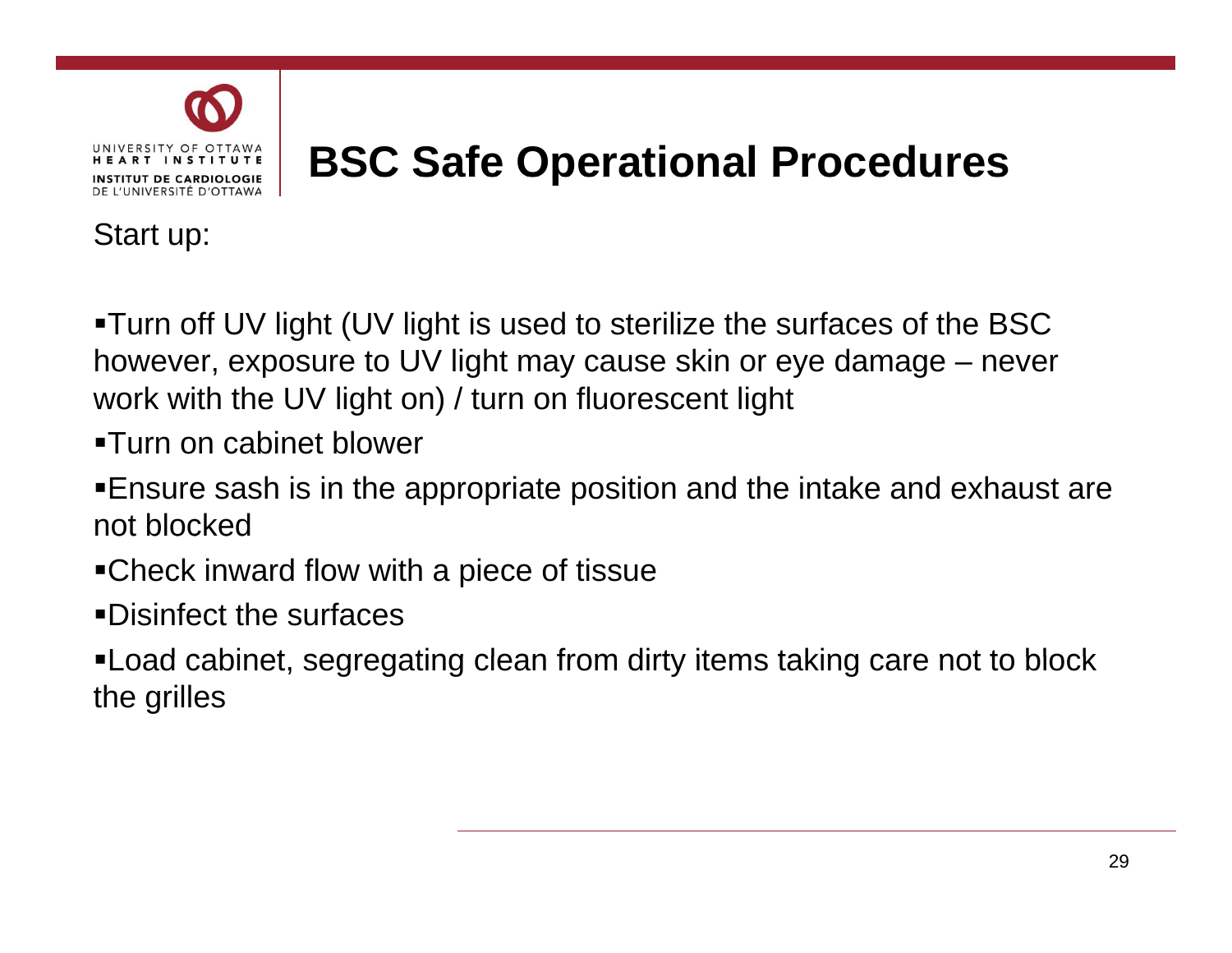

# **BSC Safe Operational Procedures**

Workin g in the cabinet:

- Purge the cabinet for 5 minutes
- Don protective clothing and gloves
- Perform operations as far to the rear of the work area as possible
- Enter and exit the cabinet from straight on and avoid excessive movements of the hands and arms
- . Do not work with open flames inside the cabinet
- Keep discarded, contaminated material to the rear of the cabinet. Do not discard them in containers outside of the cabinet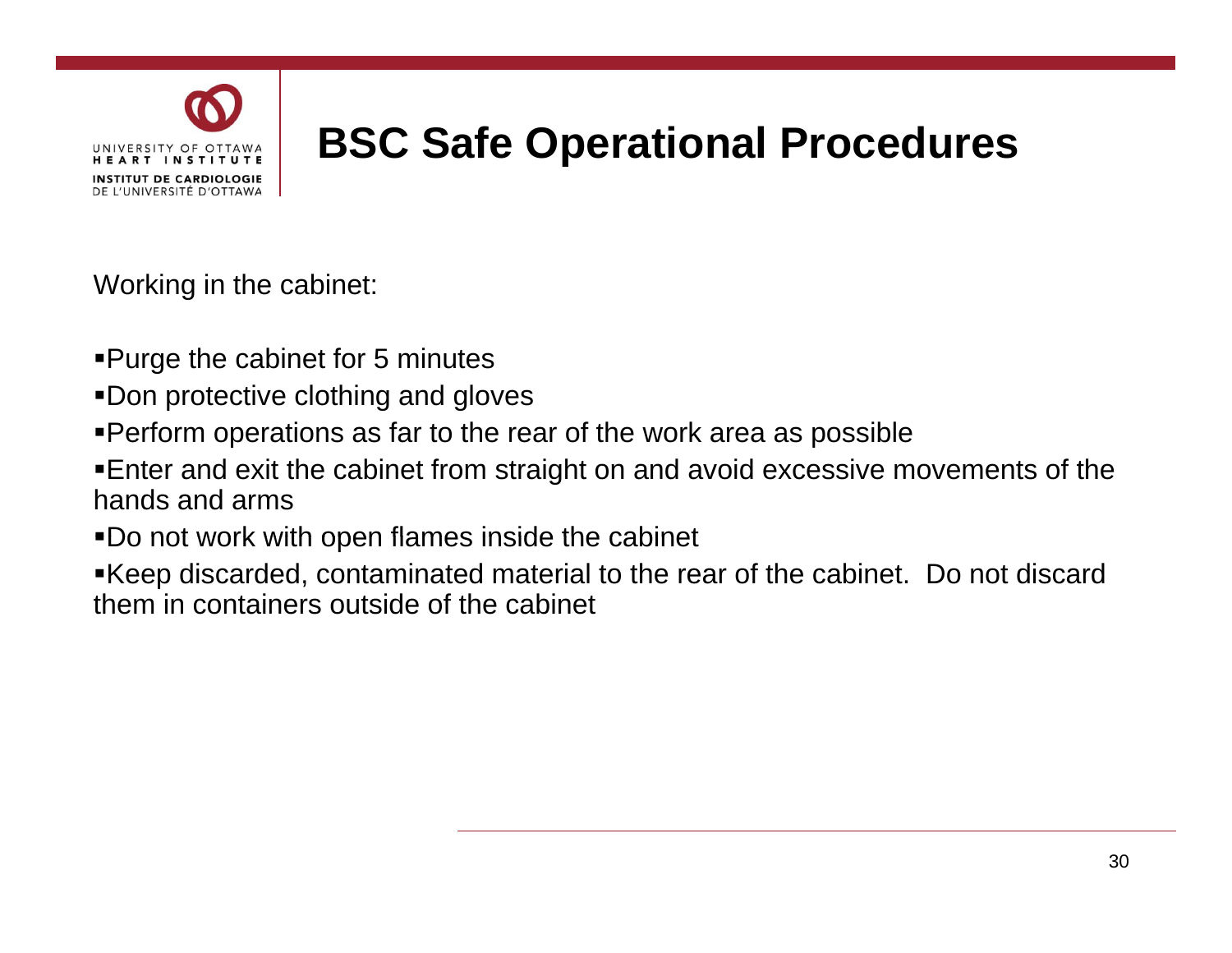

# **BSC Safe Operational Procedures**

Completion of the work:

- Allow the blower to run for five minutes with no activity
- Close or cover open containers before removing them from the cabinet
- Surface disinfect objects before removal from the cabinet
- Remove contaminated gloves and dispose as appropriate; wash hands
- Don clean gloves and ensure all materials are placed into biohazard bags within the cabinet
- Disinfect interior surfaces of the cabinet including surface of the UV light
- Turn of fluorescent light and cabinet blower and turn on UV light (except if people are working close by)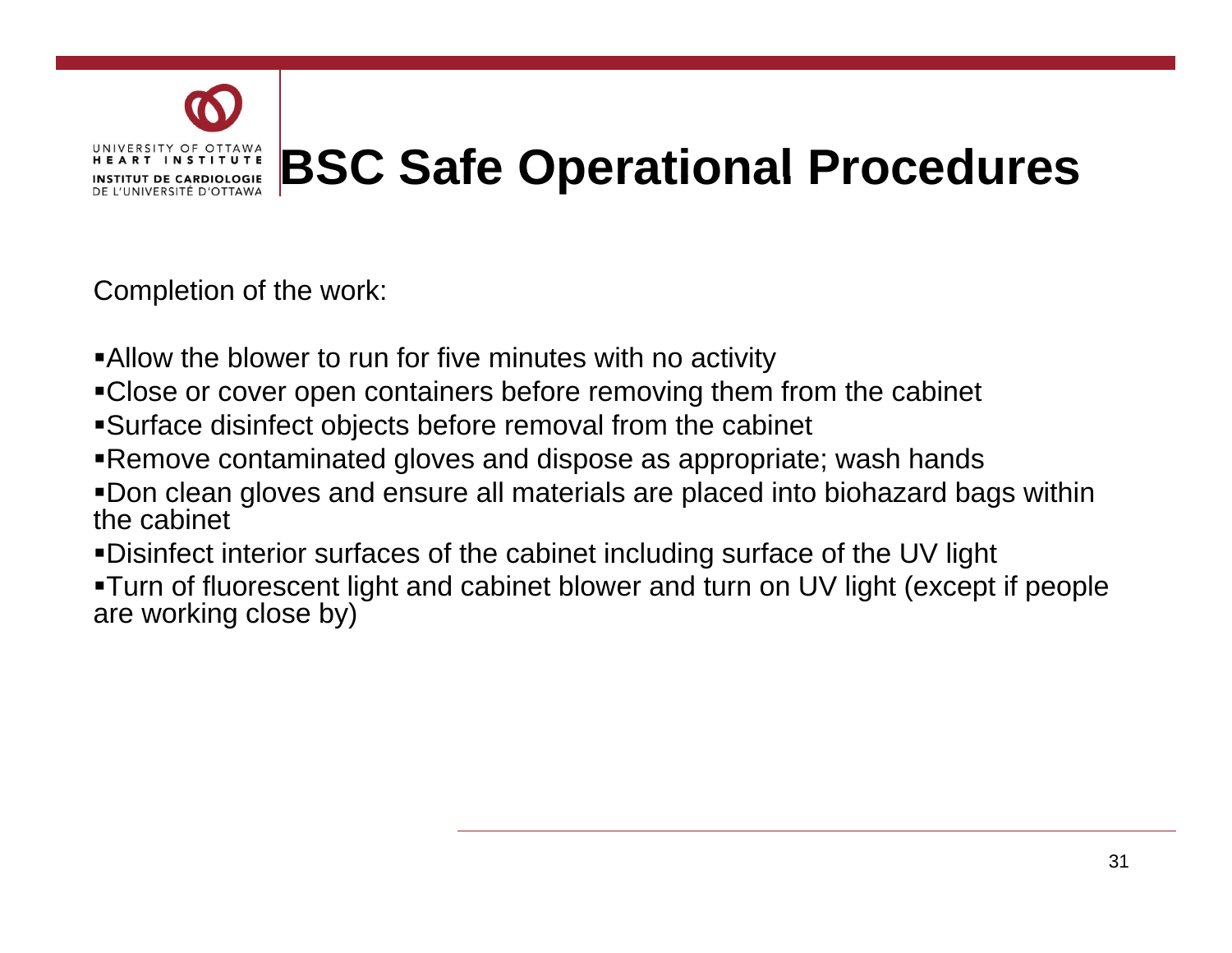

## **Biosafety Cabinet Use Practical Training**

• Practical training on how to properly and safely work in the biosafety cabinet is mandatory  $-$  either in the laboratory by the principal investigator or lab manager OR by the Core Laboratory Technician:

Contact Vivian Franklin, for practical hands on training

14468 or vfranklin@ottawaheart.ca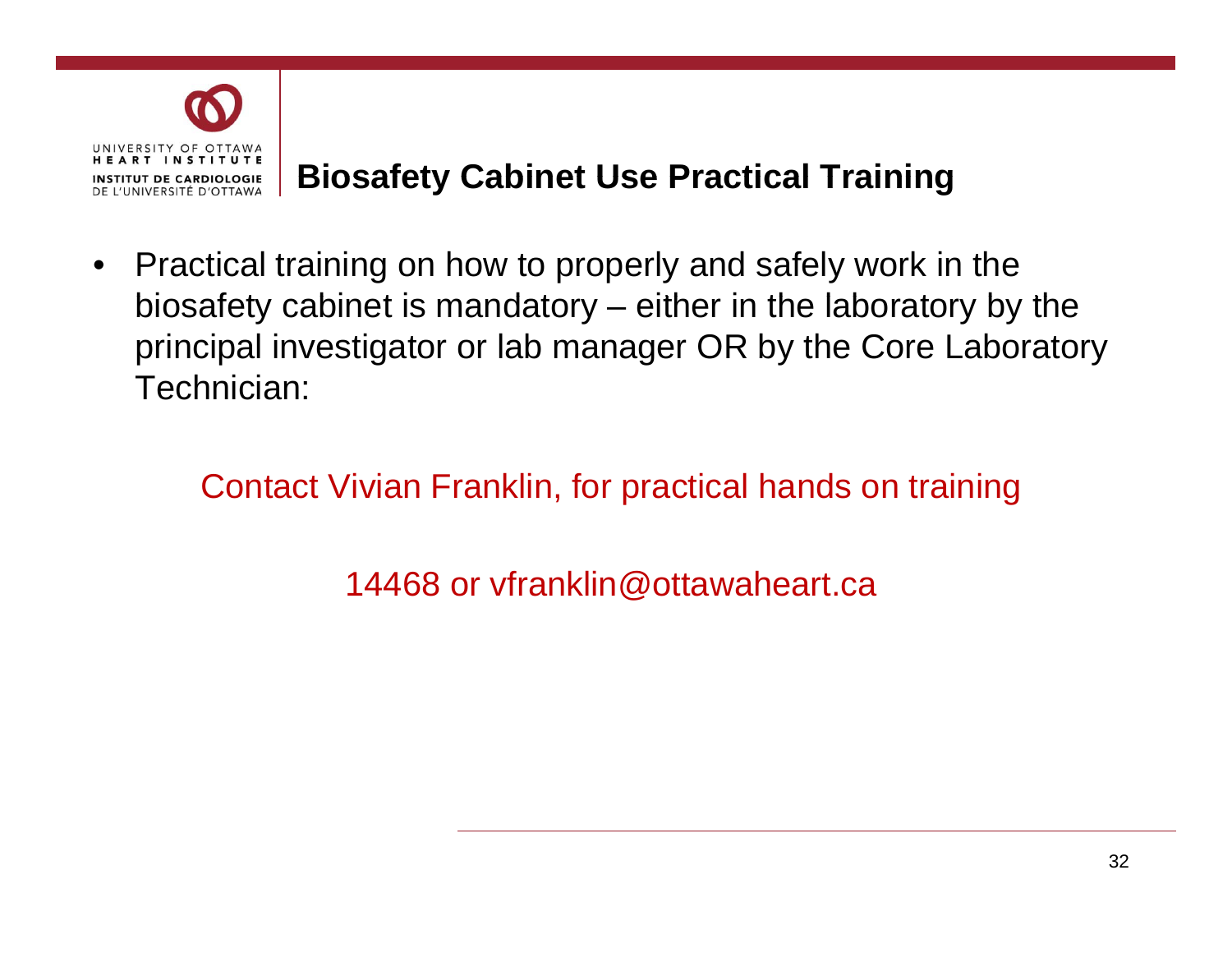

#### **SAFE USE OF CENTRIFUGES CENTRIFUGES**

Centrifuges may pose a hazard because of:

Mechanical failure

 $\textcolor{red}{\bullet}$ Tube failure – cracks and leaks which could lead to chemical or biological material leaks

 $\blacksquare$ Creation of infectious aerosols

Operator error

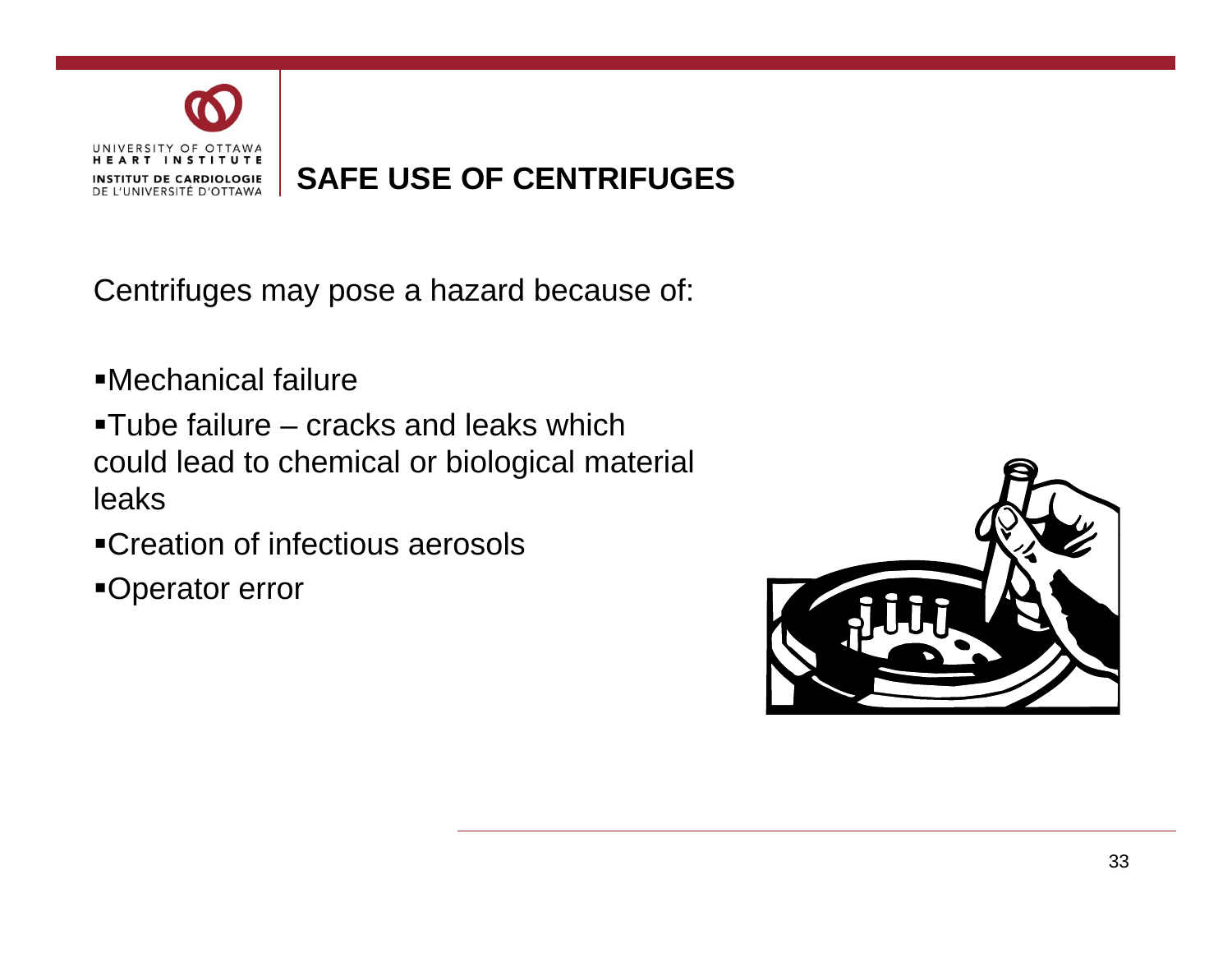

## **SAFE USE OF CENTRIFUGES OF CENTRIFUGES**

| <b>Before Use</b>                        | <b>After run</b>                     |
|------------------------------------------|--------------------------------------|
| • Check for cracks, chips, stress lines  | •Allow centrifuge to completely stop |
| •Make sure caps / stoppers are           | •Check for leaks or spills           |
| properly in place                        | •Allow aerosols to settle (about 30  |
| • Make sure the tubes are balanced       | minutes) or open in a BSC            |
| • And the rotor is locked to the spindle | •Disinfect weekly and always after a |
| •Close lid during operation              | spill                                |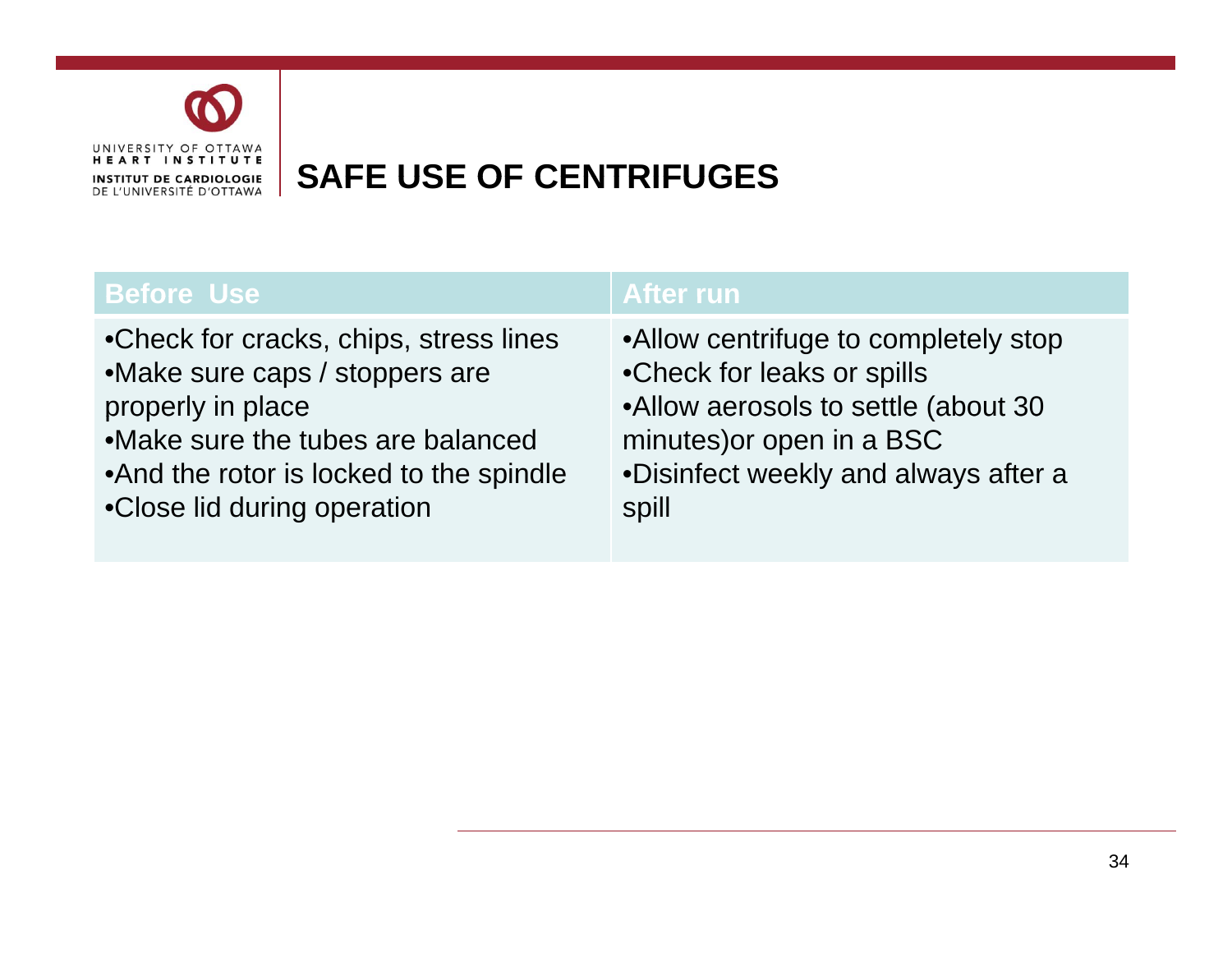

# **SAFE USE OF NEEDLES AND SYRINGES SYRINGES**

- Avoid use whenever possible or use safety engineered devices
- Fill syringes carefully
- $\textsf{\textbf{=}}$ Shield needles when withdrawing $_{\textsf{from} \; \textsf{sto}}$  ppers
- Do not bend, shear or recap needles
- Dispose of all used needles and syringes in a yellow sharps container
- Report Needle Stick Injuries immediately to your supervisor

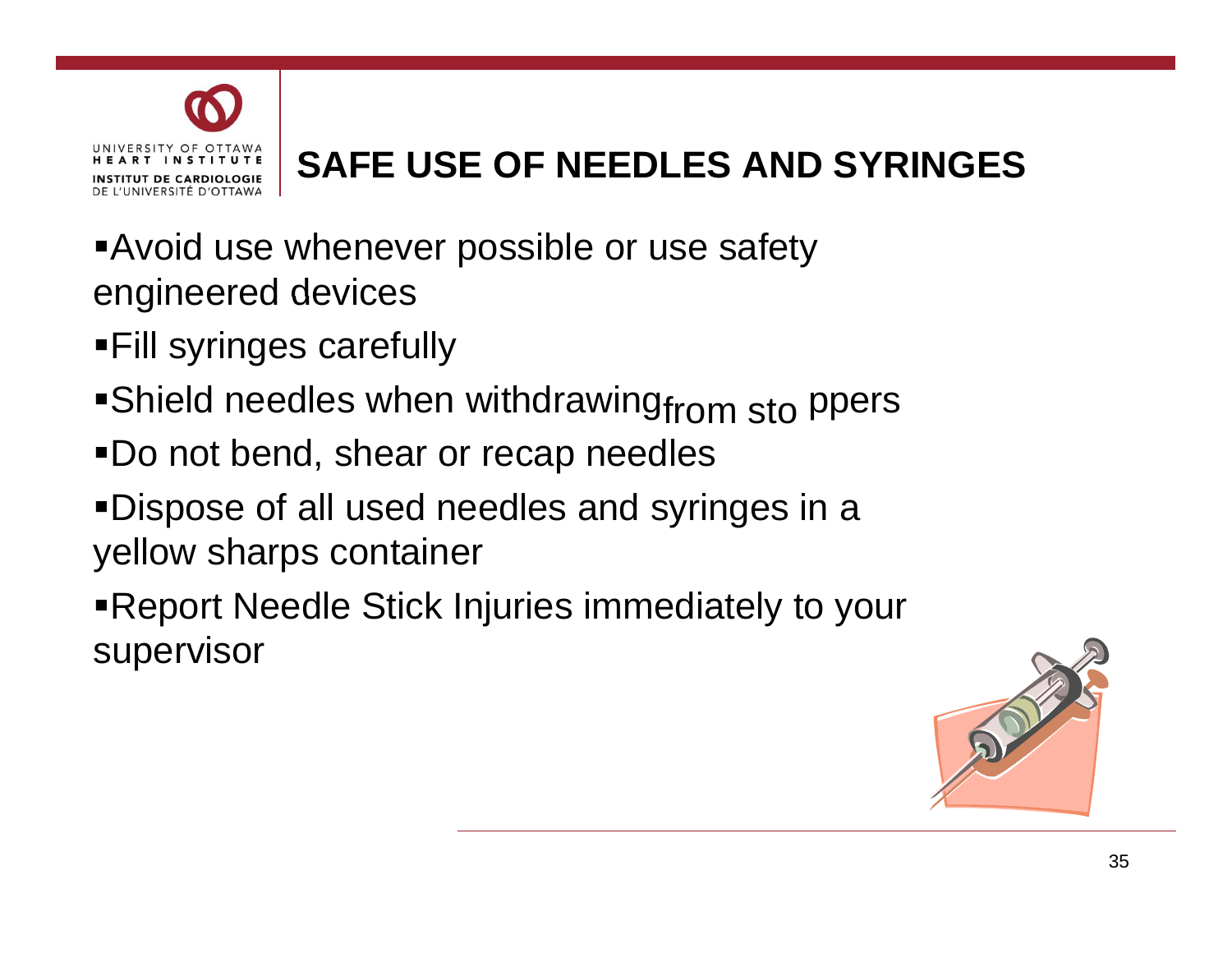

The use of pipettes can present a risk of aerosol generation:

•Do not mix infectious liquid cultures by alternating suction and expulsion

•Discharge pipette as close to medium as possible allow discharge to run down the side of the container wall

•Never mouth pipette

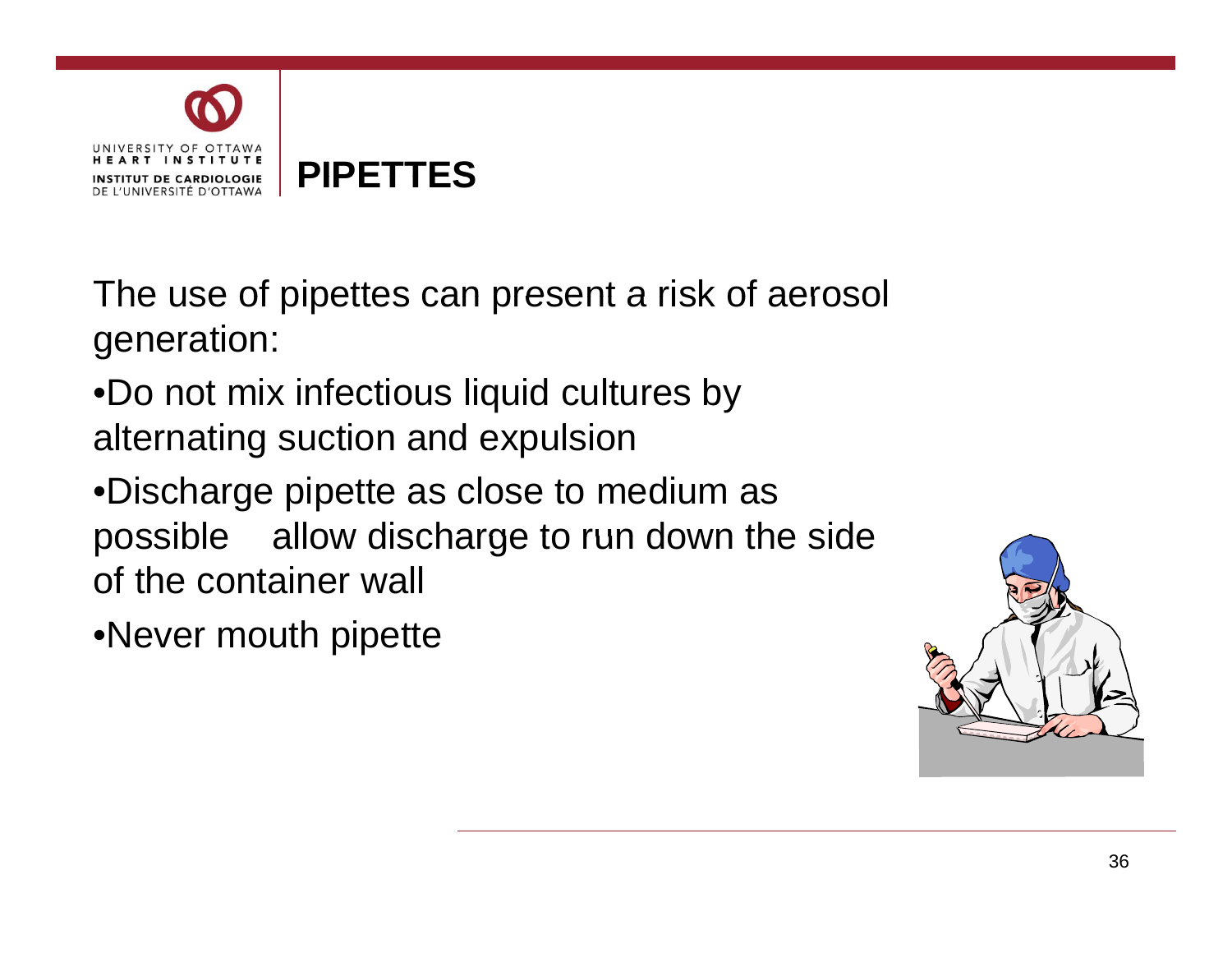

- Sterilization in an open flame may create aerosols
- Recommend:
	- •Shielded electric incinerator
	- •Loops with shorter handles(minimizes vibration)
	- •Disposable plastic loops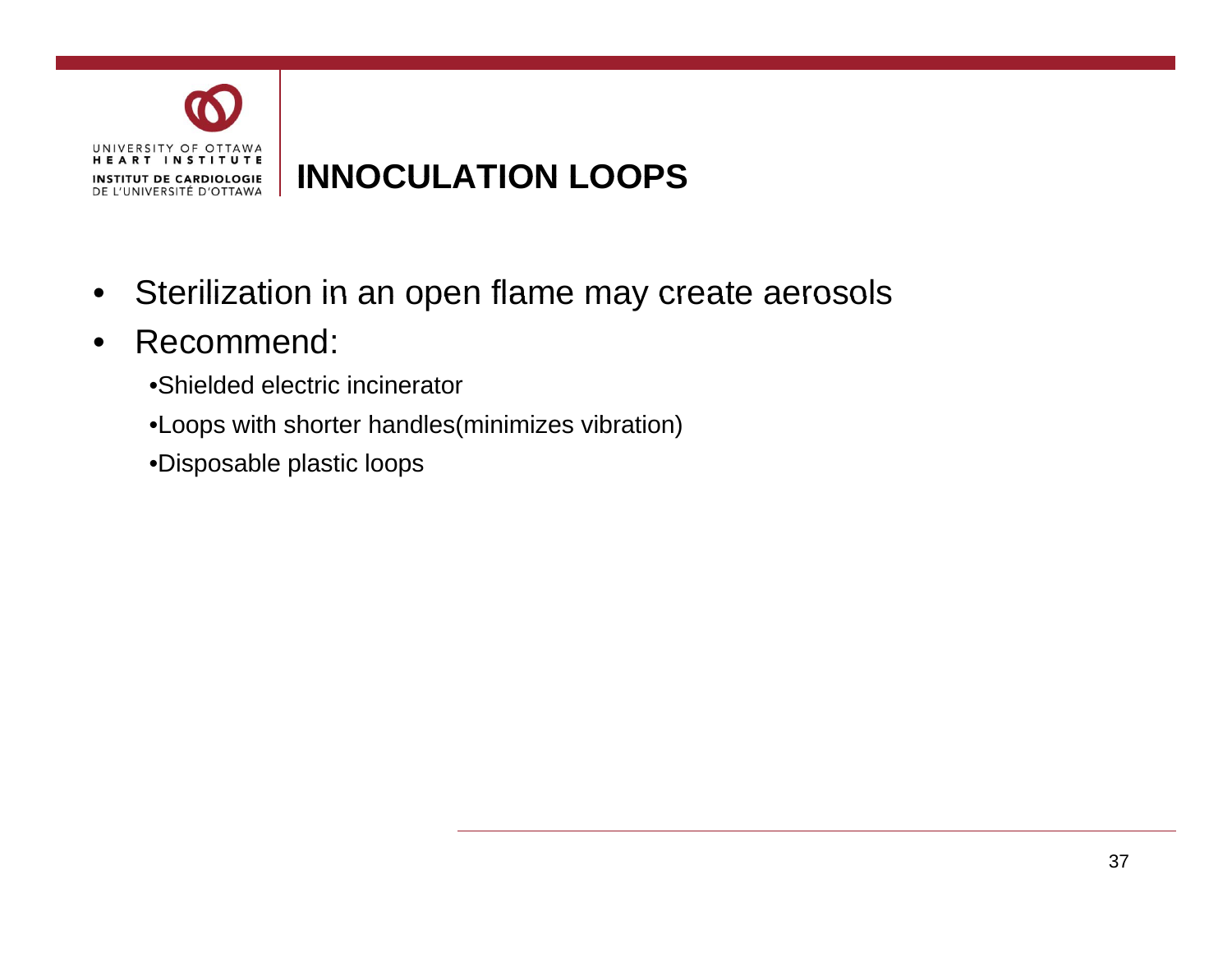

## **UNIVERSAL (Standard) PRECAUTIONS**

- Based on the premise that all blood, body fluids, secretions, mucous membranes etc are potentiall y infectious
- Minimum standard of practice for preventing the transmission of Blood Borne Pathogens. Include:



•Using appropriate personal protective equipment – gloves, gowns, lab coats, goggles etc

- •Following safe working procedures such as:
	- Use caution when handling needles and other sharps
	- Cover up broken skin when handling infectious material



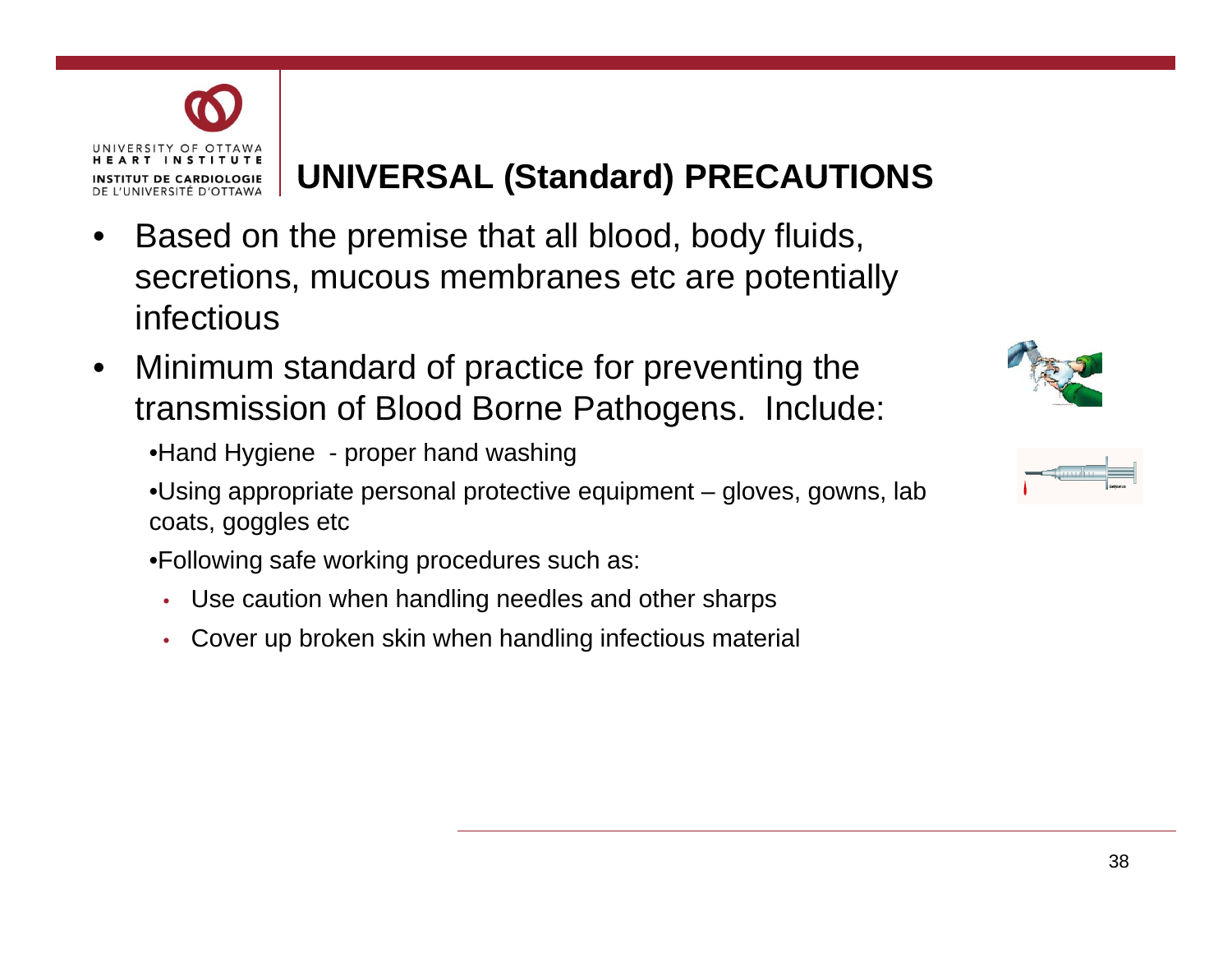

# **The simplest most effective means reducing reducing the spread of infection when done properly and frequently**

# **Wash with soap and water**

- After removing gloves
- On completion of all work or procedures
- **Before leaving the laboratory**
- Before eating, drinking, after using the washroom
- If hands are visibly contaminated soiled

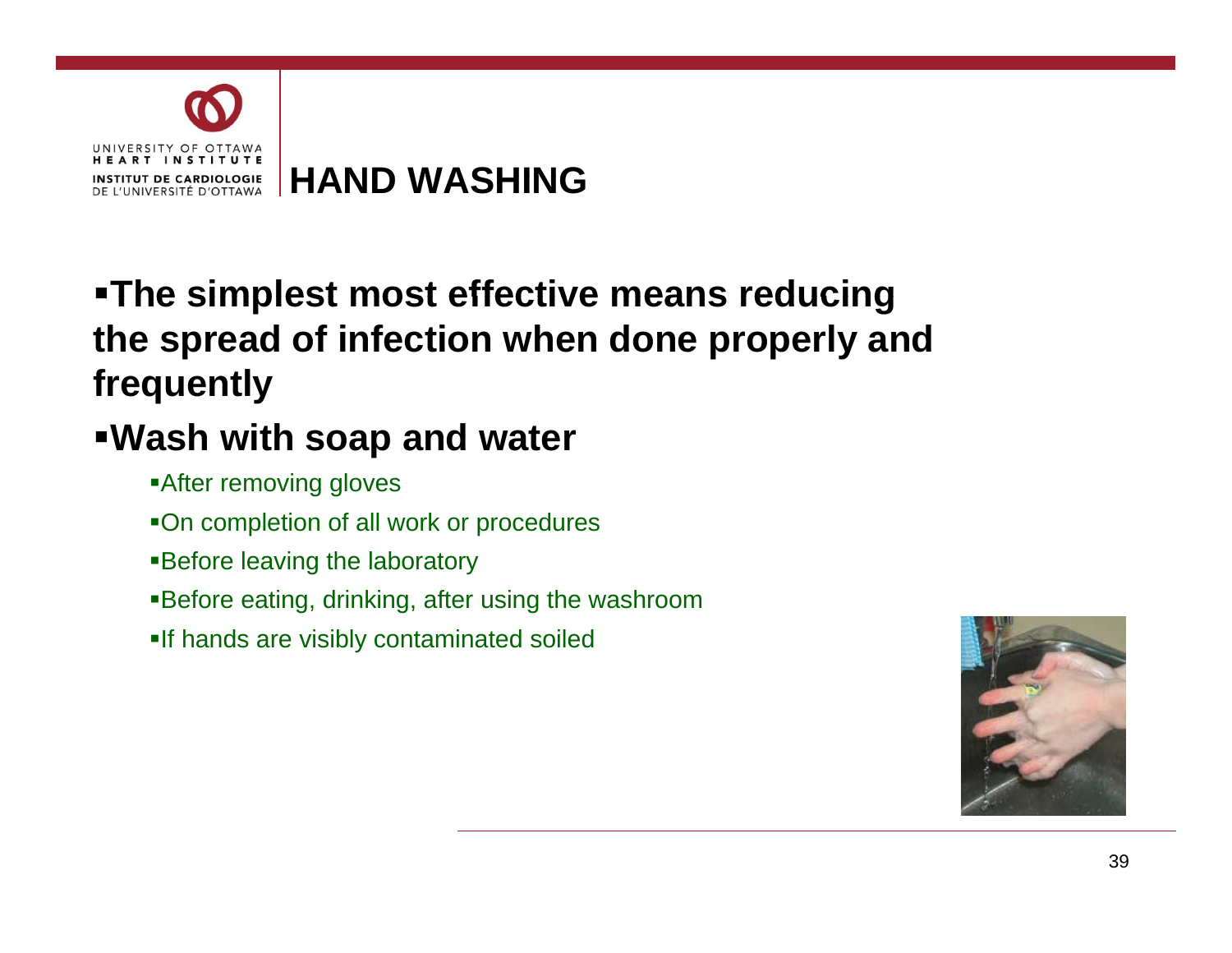

- The destruction of microorganisms to a lower level such that it removes the
- Failure to decontaminate could result in Laboratory Acquired Infections or unintentional release of organisms into the environment
- Two types:
	- •Sterilization: The complete destruction of all viable microorganisms and their spores
	- •Disinfection: Will eliminate pathogenic organisms but not necessarily their spores
- Heavily soiled materials must be pre-cleaned to remove dirt and other organic matter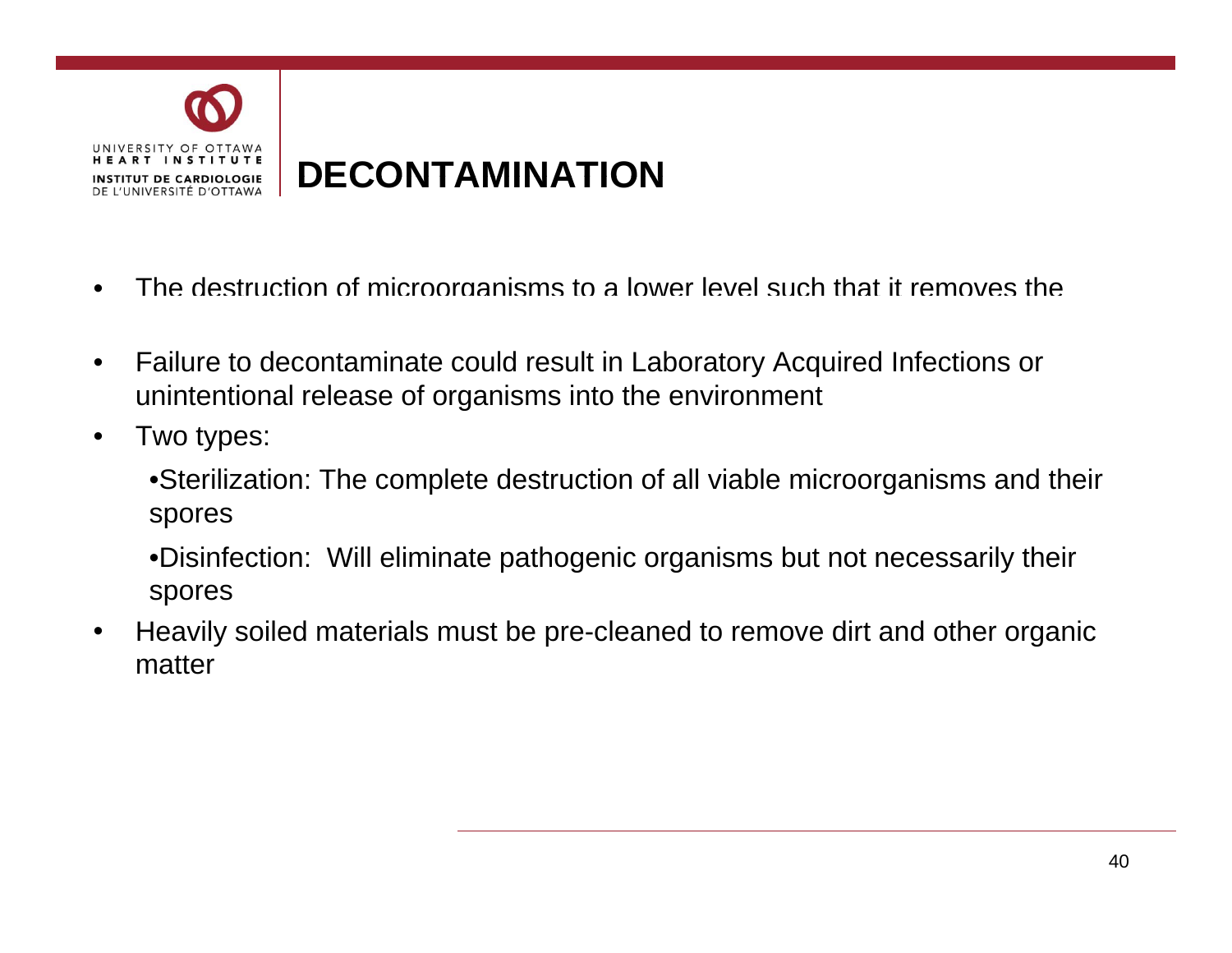

**AUTOCLAVES AUTOCLAVES** 

Very effective and reliable method of sterilization (the only method available in OHIRC)

Located in H1254

## **-Learn how to use the autoclave safely**

 The PI is responsible to ensure staff is trained either in house in the laboratory or with the the Core Laboratory Technician (14468 or vfranklin@ottawaheart.ca)

 $\blacksquare$ Use PPF

### Not everything can be autoclaved

- Phenol, javex / bleach, corrosives, flammables
- Tissue culture medium that has been chemically neutralized
- certain types of plastics
- materials contaminated with radioisotopes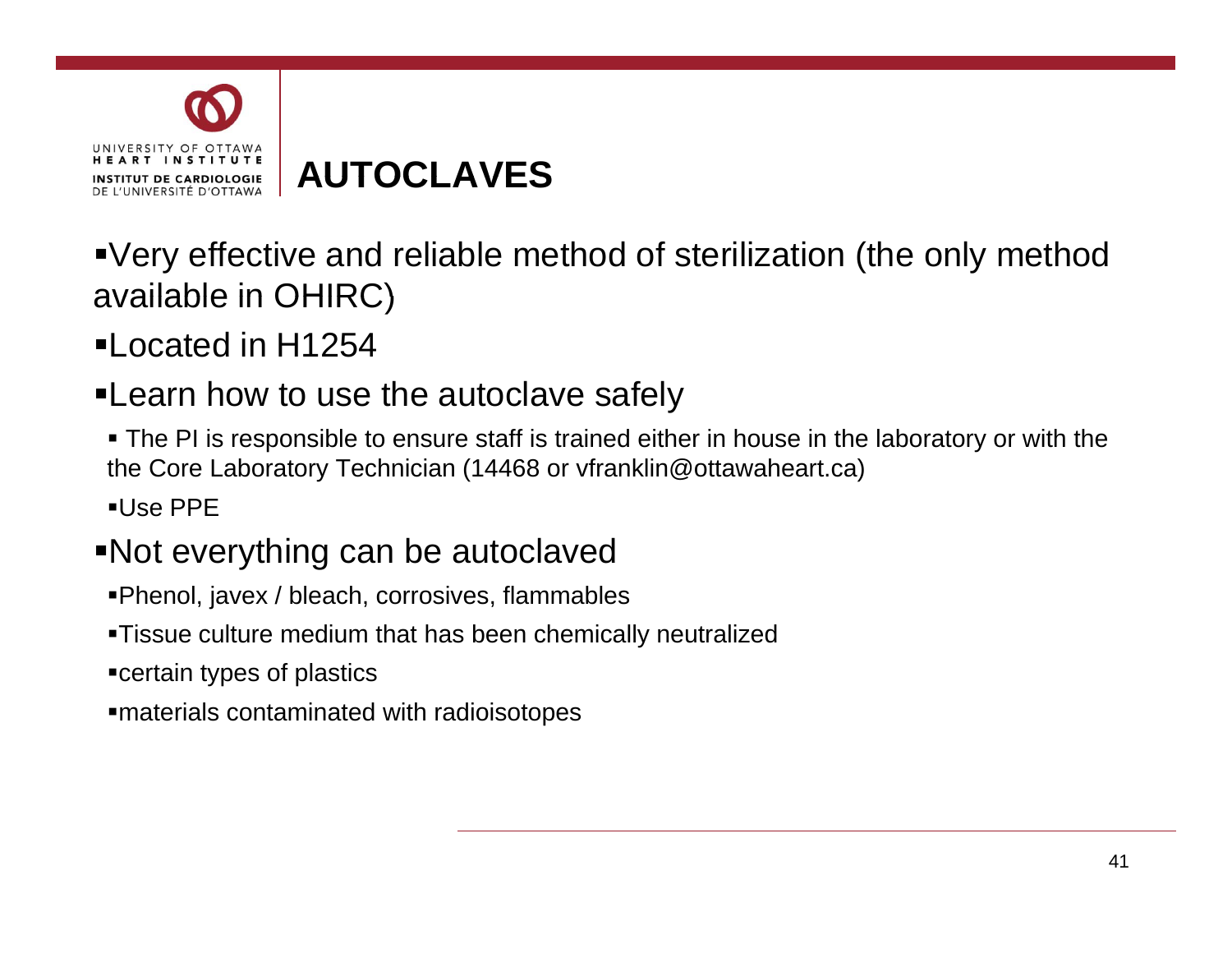

# **DISINFECTION DISINFECTION**

- $\blacksquare$  Chemical disinfectants - used for the decontamination of surfaces and equipment that cannot be autoclaved
- $\blacksquare$  They eliminate pathogenic microorganisms, but not necessarily their spores
- $\blacksquare$  Choice is dependant on several factors:
	- Resistance of the microorganism
	- $\blacksquare$ Stability of the chemical disinfectant
	- Associated health hazards or toxicity of the chemical
- $\blacksquare$  Selection of the appropriate disinfectant is the responsibility of the PI as part of the risk assessment
- $\blacksquare$ Most commonly used is bleach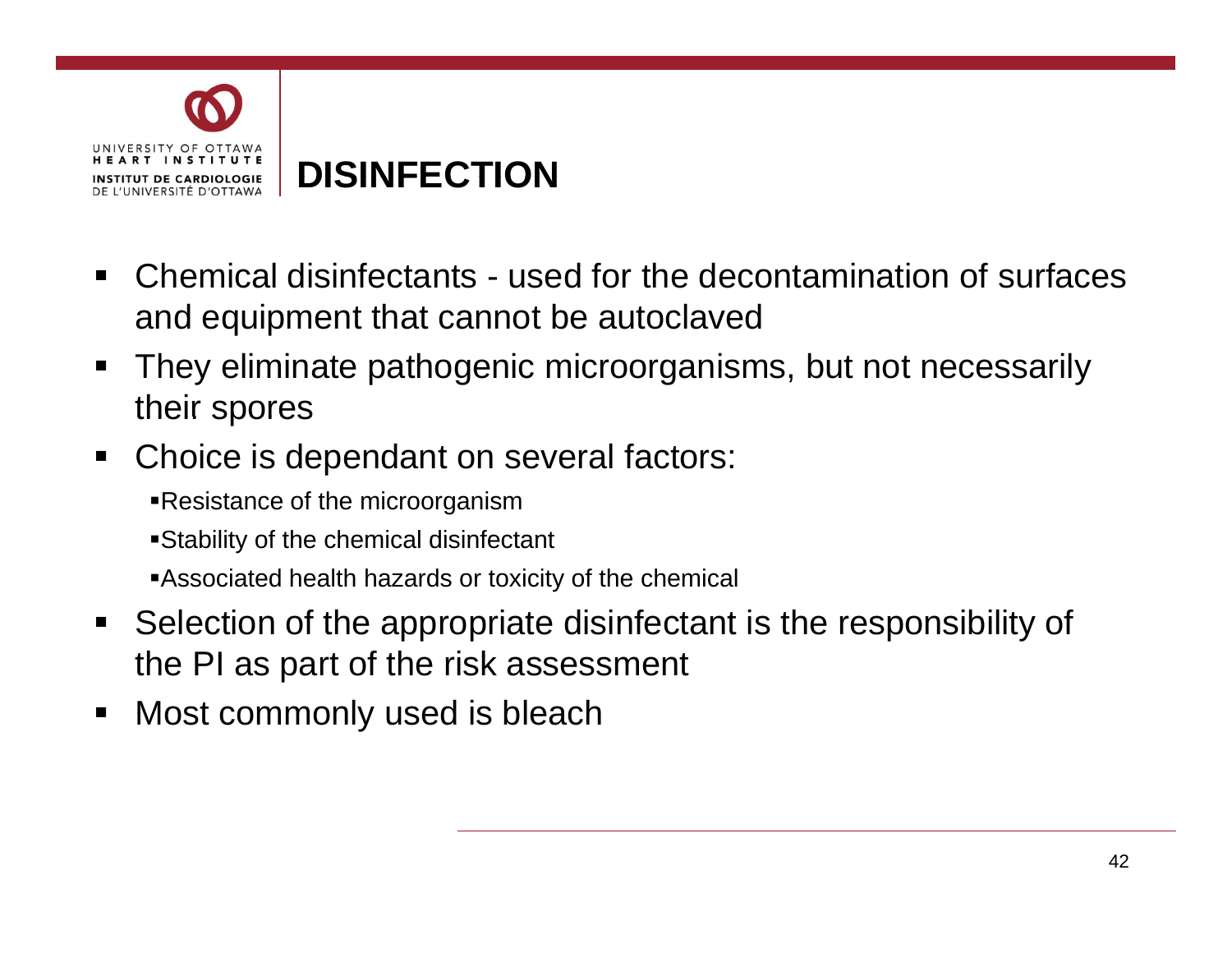

All users must be familiar with spill clean up procedures

- you spill it / you clean it
- Response is dependent on:
	- What is spilled
	- How much
	- Where
- Clean up should be immediate
- Always don appropriate personal protective equipment before cleaning a spill
- All spills must be reported (to the supervisor)

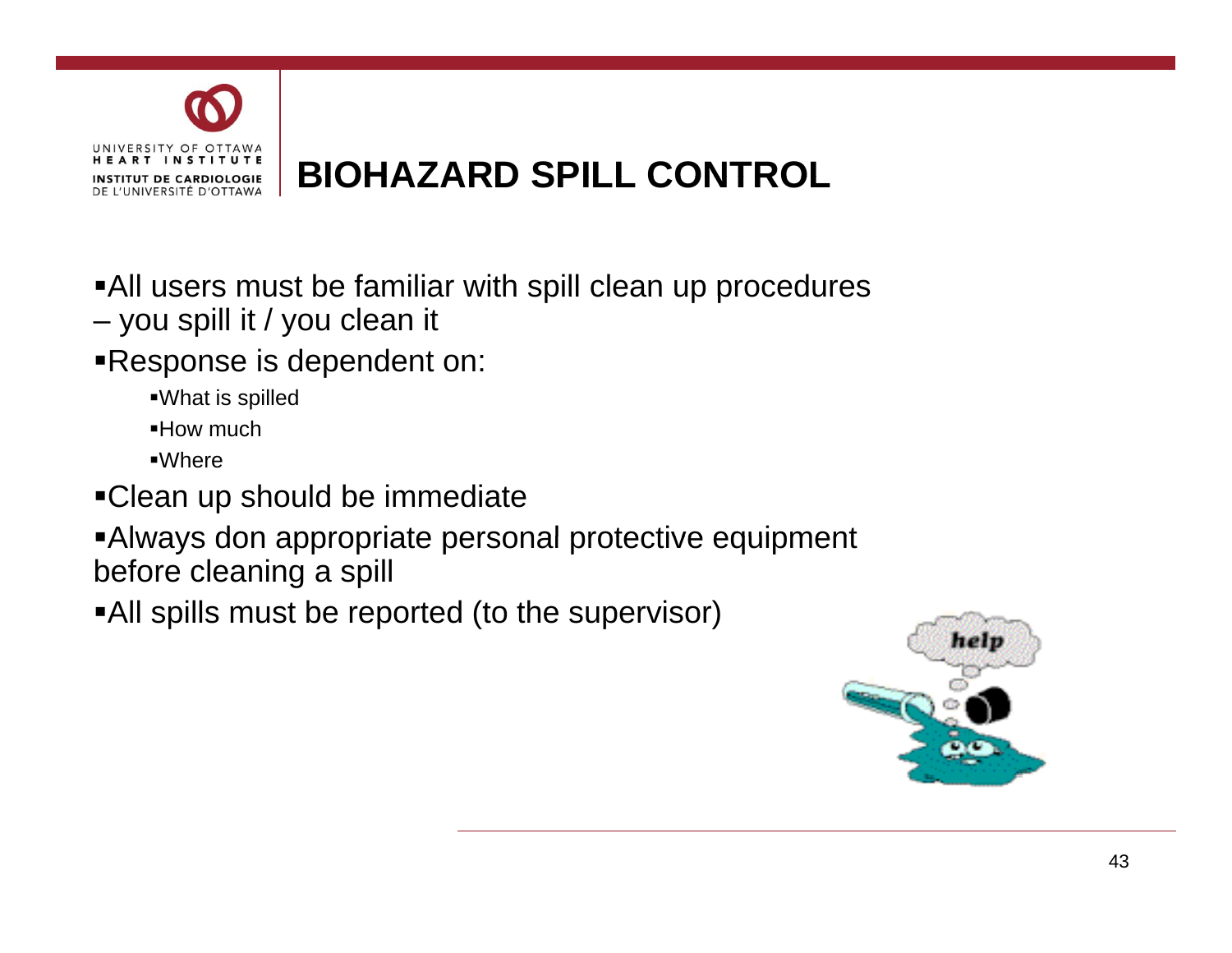

# **SPILLS – GENERAL CLEAN UP PROCEDURES**

- Cover spill with absorbent paper (to reduce aerosol production)
- Flood with appropriate disinfectant working from the perimeter to the centre (to prevent further spread of the spill)
- Allow the disinfectant to contact the material for 30 minutes
- Cover with a second layer of absorbent paper and pick up
- Use forceps to pick up any broken glass
- Place all waste in an appropriate biohazard waste container
- Disinfect all areas contacted by the spill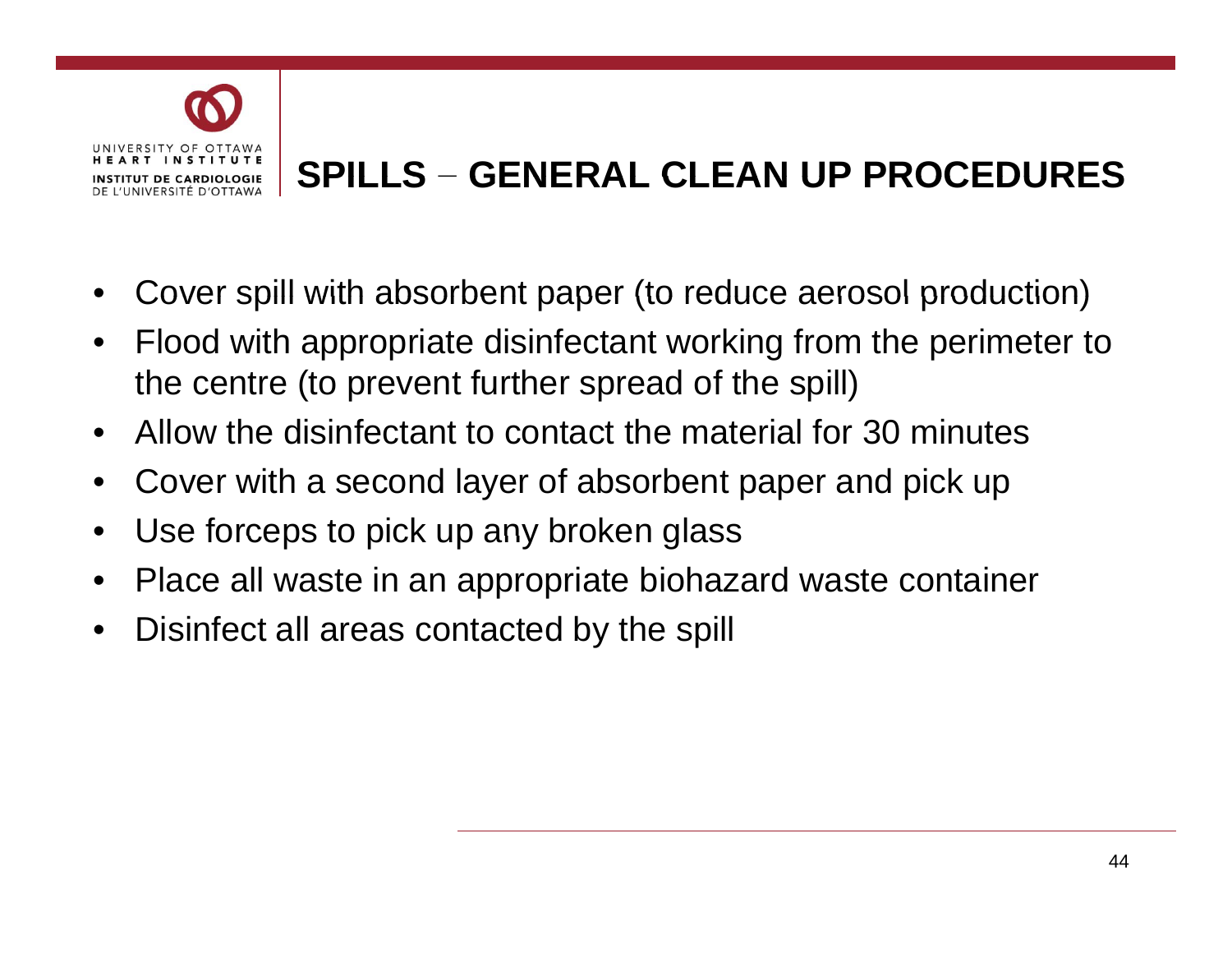

## **SPILLS – SPECIAL CASES**

| <b>Within the Centrifuge</b>                                                                                                                                                                                                                                                                                                                                                                                                  | <b>Within the Biosafety Cabinet</b>                                                                                                                                   |
|-------------------------------------------------------------------------------------------------------------------------------------------------------------------------------------------------------------------------------------------------------------------------------------------------------------------------------------------------------------------------------------------------------------------------------|-----------------------------------------------------------------------------------------------------------------------------------------------------------------------|
| • Leave the lid closed and allow<br>aerosols to settle for about an hour<br>•Notify others in the lab that the<br>centrifuge is out of use (identify with a<br>tag or sign)<br>.Wipe down inside of centrifuge<br>including the lid with appropriate<br>disinfectant<br>• Wipe down rotor with disinfectant<br>•Remove rotor from centrifuge and<br>repeat disinfection<br>. If bleach is used rinse the rotors with<br>water | • Leave the ventilation on during the<br>clean up<br>•Follow the general clean up<br>procedures<br>•Run the ventilation for 15 minutes after<br>clean up is completed |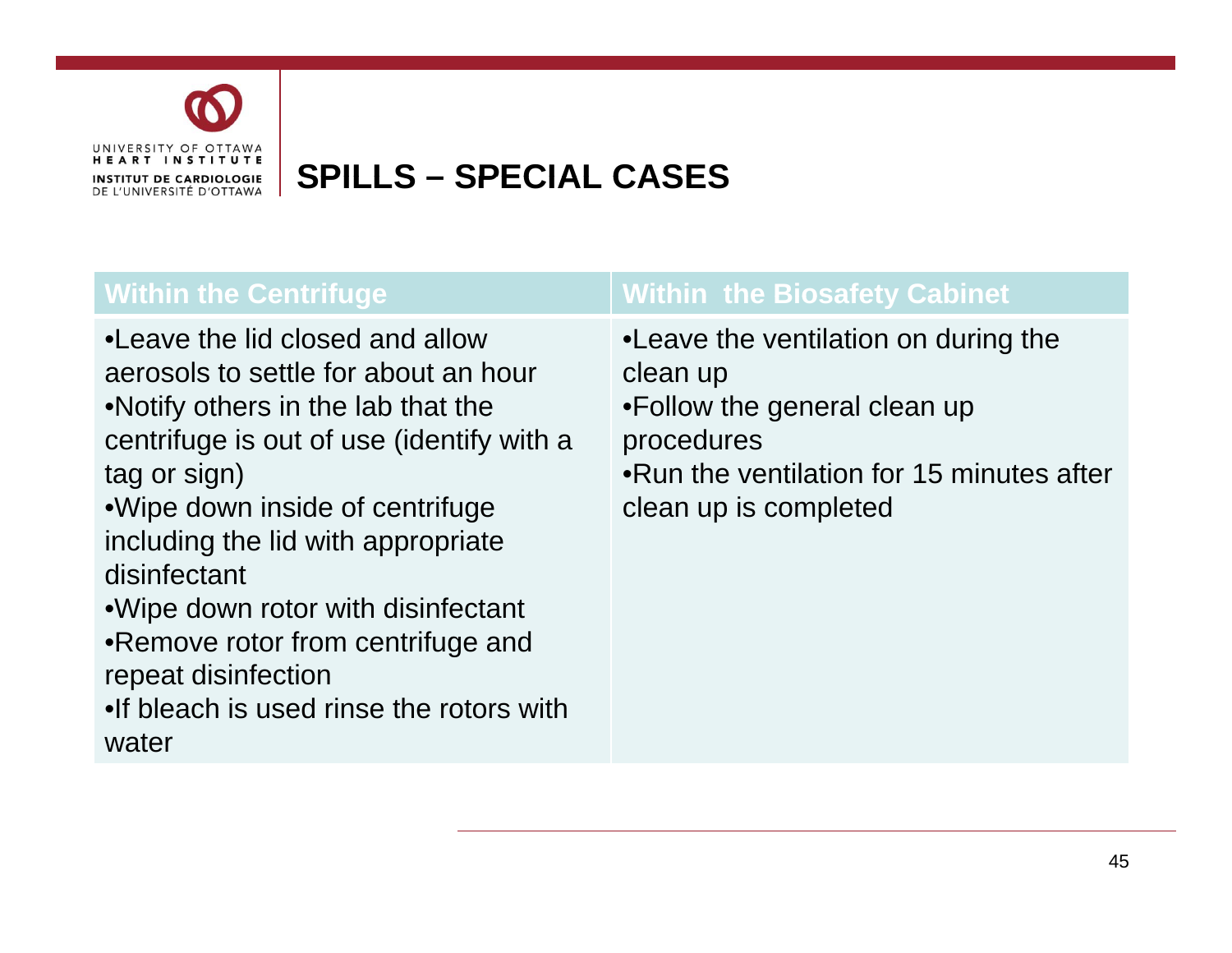

# **HANDLING BIOLOGICAL WASTE WASTE**

All biological waste must be decontaminated prior to disposal – made non-infectious before it goes to landfill

Follow the hospital procedures:

appropriate yellow pails / yellow bags and yellow sharps containers must be used

 $\overline{OR}$  grey biotub lined with yellow bags

Tissue culture and microbiological waste must be decontaminated prior to disposal by either autoclaving or chemical decontamination – NEVER autoclave tissue culture that has had bleach or other disinfectant added to it …this could produce toxic vapours

Quantities up to 250ml of human blood may be discarded to the sewer – recommend decontamination with 10% bleach for 30 minutes contact time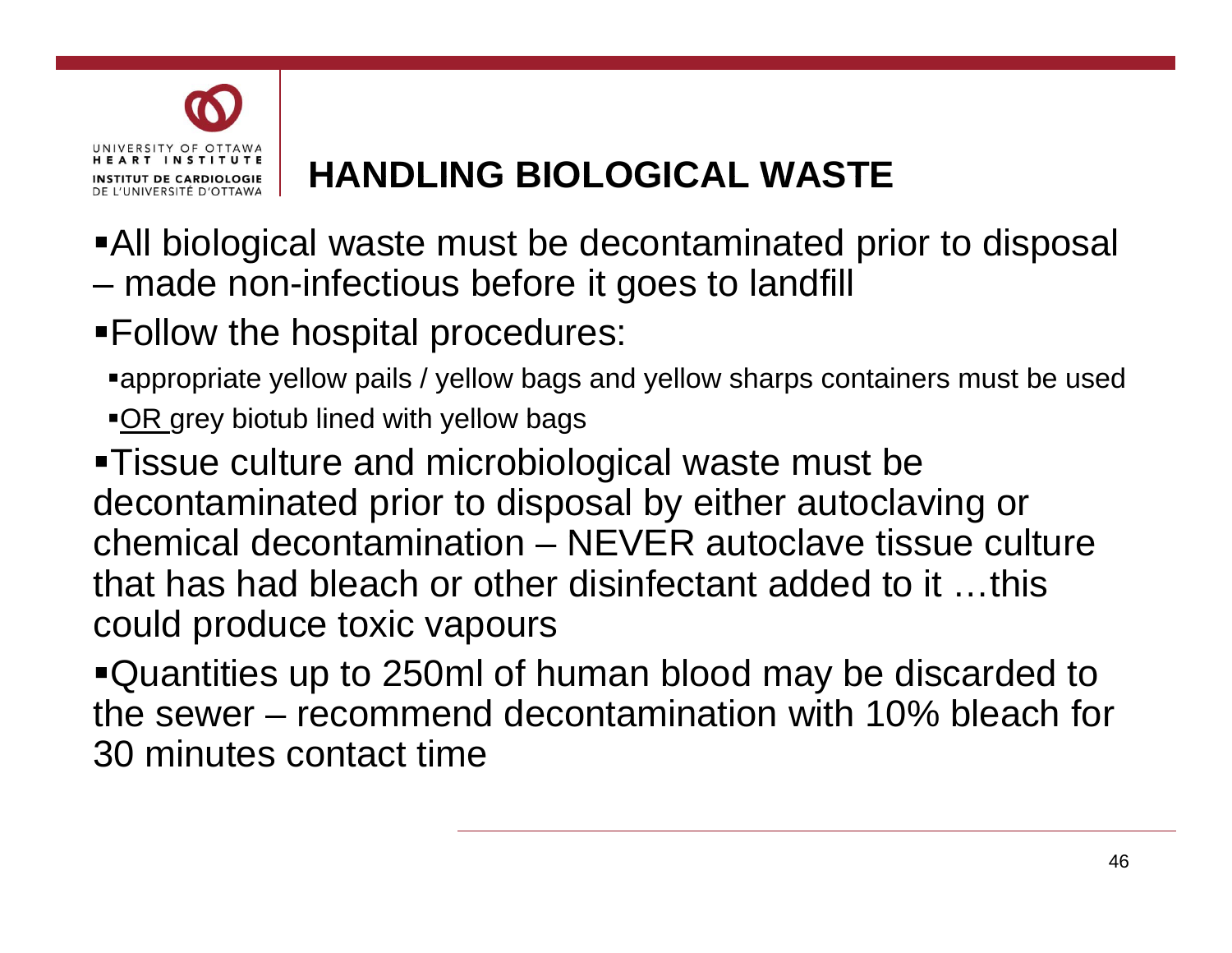

# **OCCUPATIONAL HEALTH HEALTH**

- Access to Occupational Health Services is mandatory with CL2 or risk Group 2
	- •Immunization
	- $\bullet$ Medical surveillance
	- •Serum collection
	- •Provide treatment and follow up
- For employees OHIRC has a service contract with Occupational Health at TOH
- For students Health Services at the University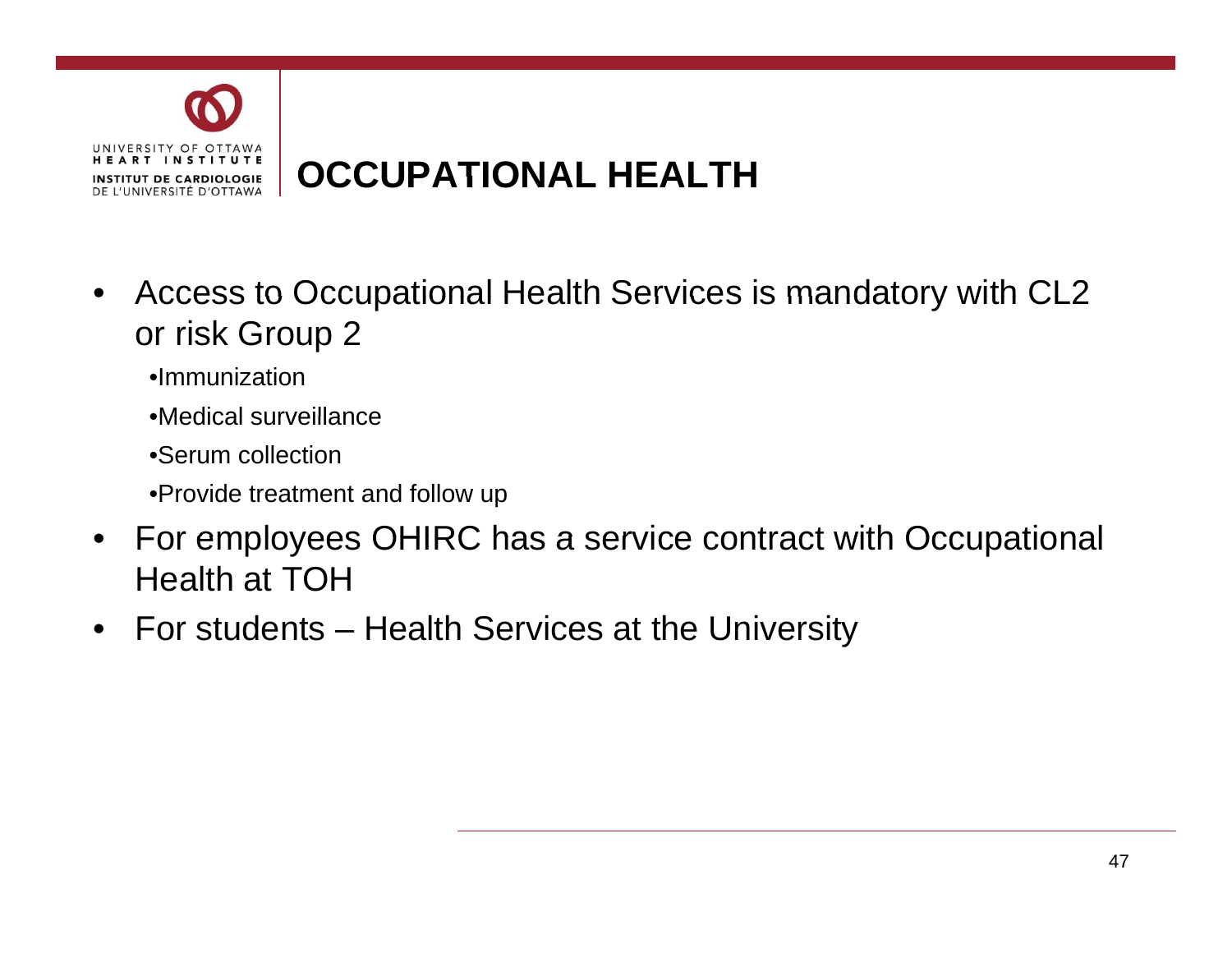

## **ACCIDENTAL EXPOSURES**

Can be …..

Needle sticks, cuts, abrasions

Animal bites, scratches – may become infected

- Mucous membrane exposure to splash, splatter or spilled infectious materials
- Skin contamination through damaged gloves
- Exposure to infectious aerosols
- Indirect exposures through animal bedding, contaminated surfaces

Report all exposures or accidents to your supervisor and complete an accident investigation form

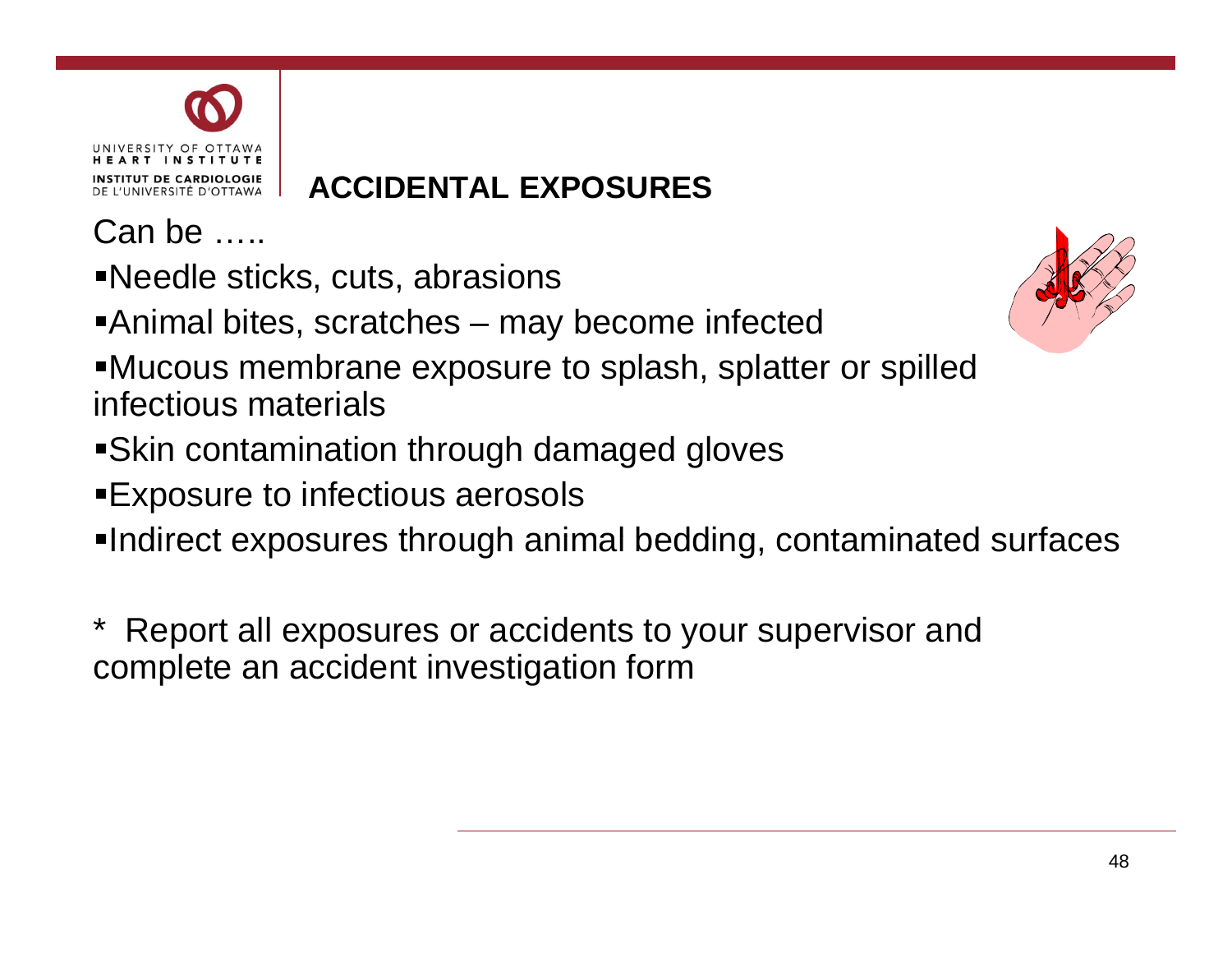

# **NEEDLE STICK INJURIES INJURIES**

Apply first aid immediately – bleed the wound if possible, wash the affected area with soap and water

Report the accident to your PI or lab technician immediately

 $\blacksquare^*$  If the needle is contaminated with human blood/ tissue or bodily fluid, report immediately to the Emergency Department at the Ottawa Hospital – Needle sticks involving such exposures must be triaged within <u>90 minutes</u> of the occurrence

**If the accident involves a dirty sharps incident other than** human blood or tissue (such as mouse blood or tissue), a tetanus shot may be required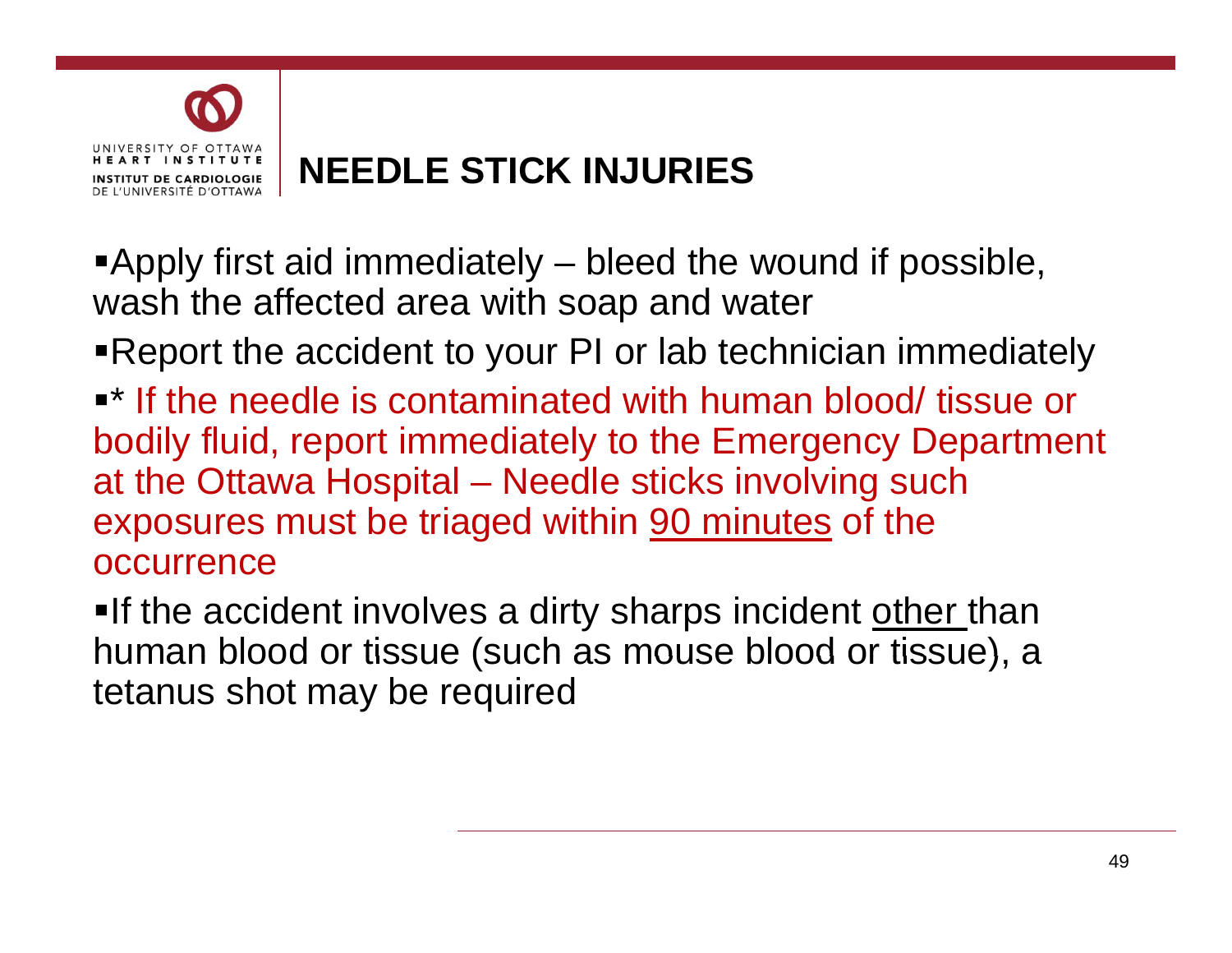

## **PHAC License License**

- A license from the Public Health Agency of Canada is required to carry out all "controlled activities" with pathogens (OHIRC has received a license from PHAC authorizing work with human and terrestrial animal pathogens)
- Controlled activities with pathogens are:
	- •Possessing, handling, using …
	- •Producing a human pathogen or toxin
	- •Storing …
	- •Permitting any person access to …
	- •Transferring …
	- •Importing or exporting …
	- •Releasing or otherwise abandoning …
	- •Disposing of …
- Our licence is valid for 5 years at which time we will have to apply for a renewal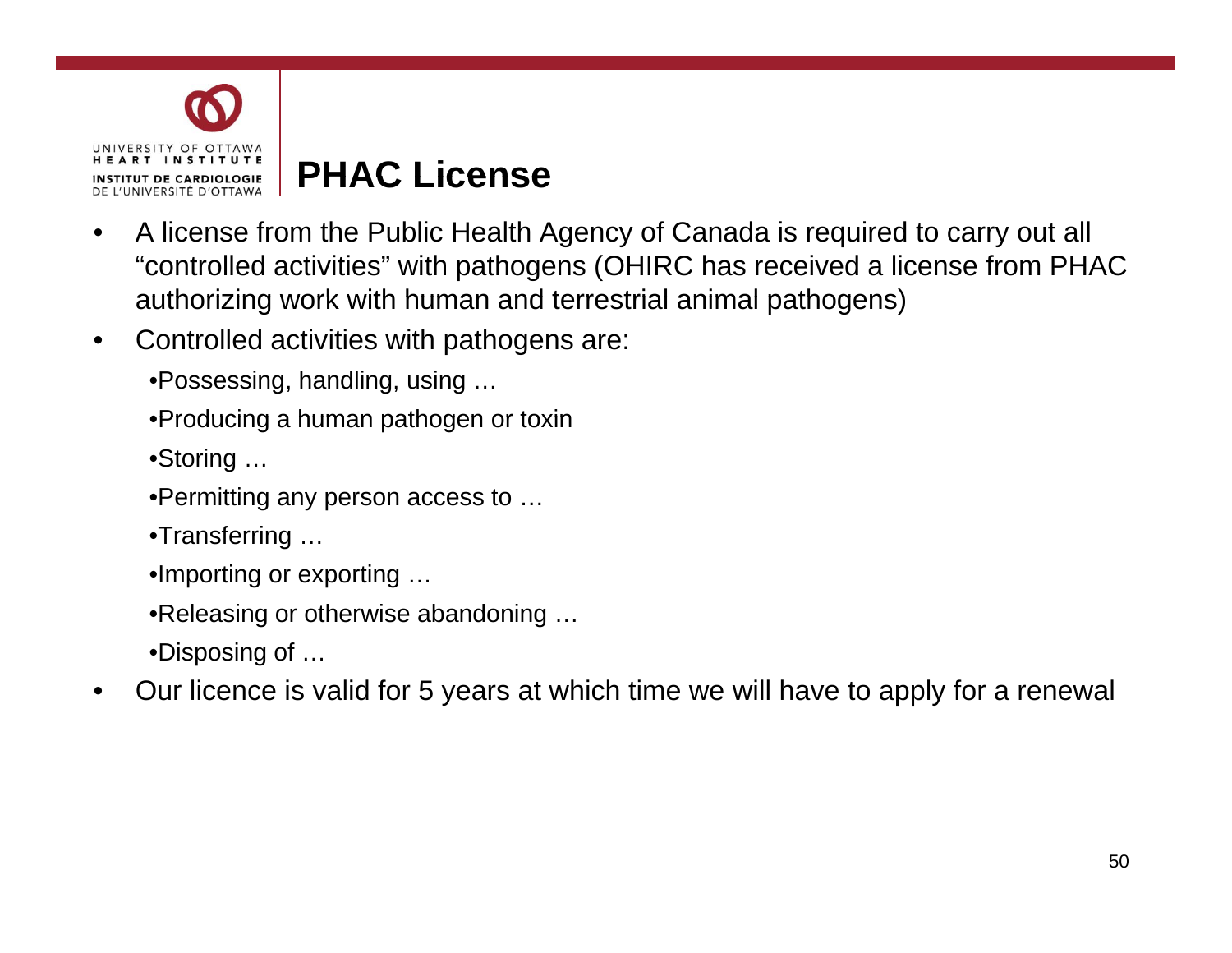

# **TRANSPORTATION and SHIPPING of**   $\blacksquare$  **INFECTIOUS MATERIAL**

- Subject to strict regulations nationally and internationally
- ■Infectious Materials are a Class 6.2 Dangerous Good
- Must comply with the Transportation of Dangerous Goods Act and Regulations within Canada (TDG)
- **If shipping internationally must comply with the requirements of the** International Air Transport Association (IATA)
- Infectious materials must be packaged and transported according to tested and approved methods
- Any individual involved in shipping(shipper, carrier, receiver) be TDG trained
	- Classify, label and document shipments
- Never send infectious material by mail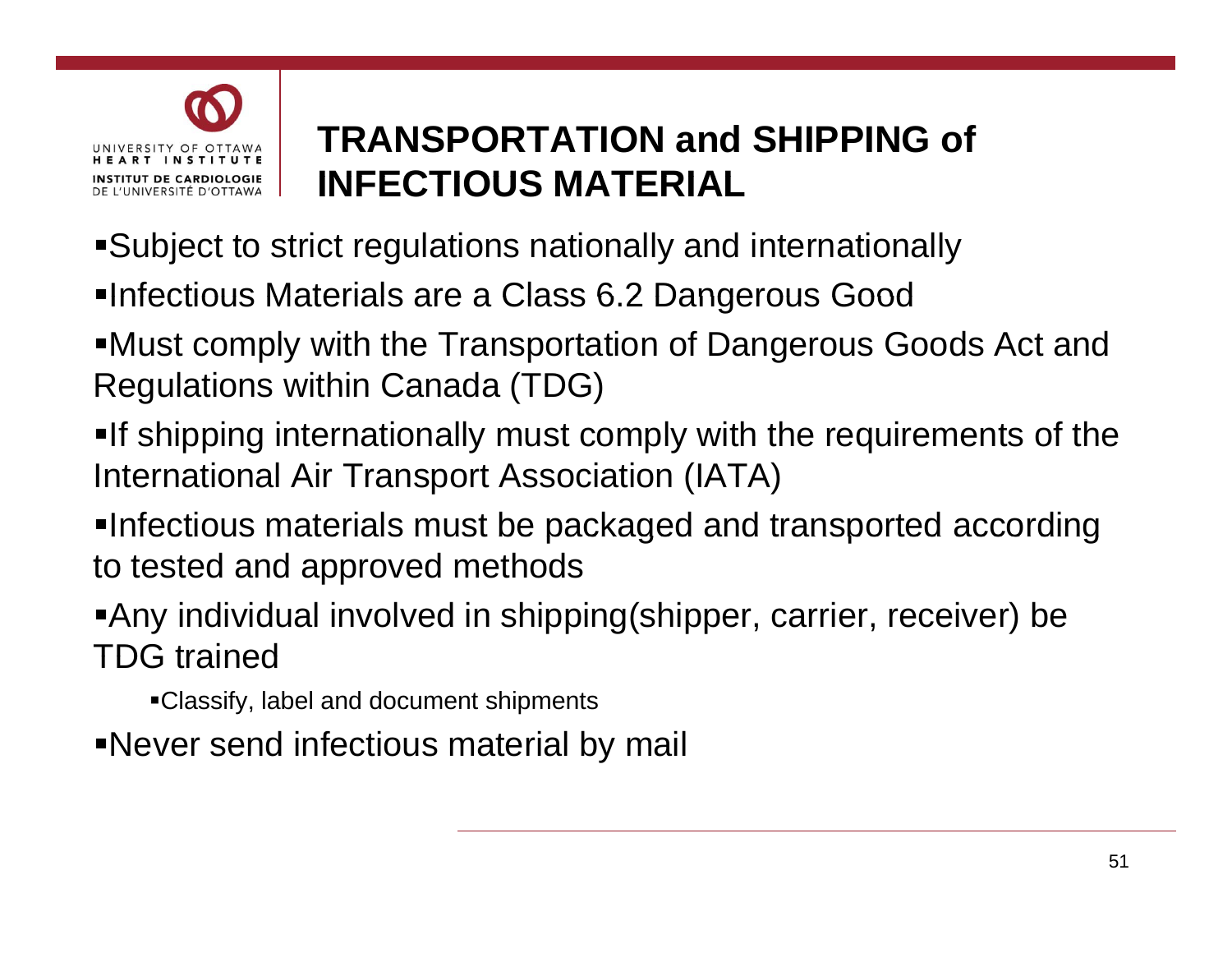

# **TRANSPORTATION WITHIN THE BUILDING BUILDING**

- This would be between laboratories or back and forth from Animal care Services
	- •Use a sealed primary container inside a secondary container
	- $\cdot$ Use a lipped cart
	- •Do not take the stairs the freight elevator (Elevator #2) is preferred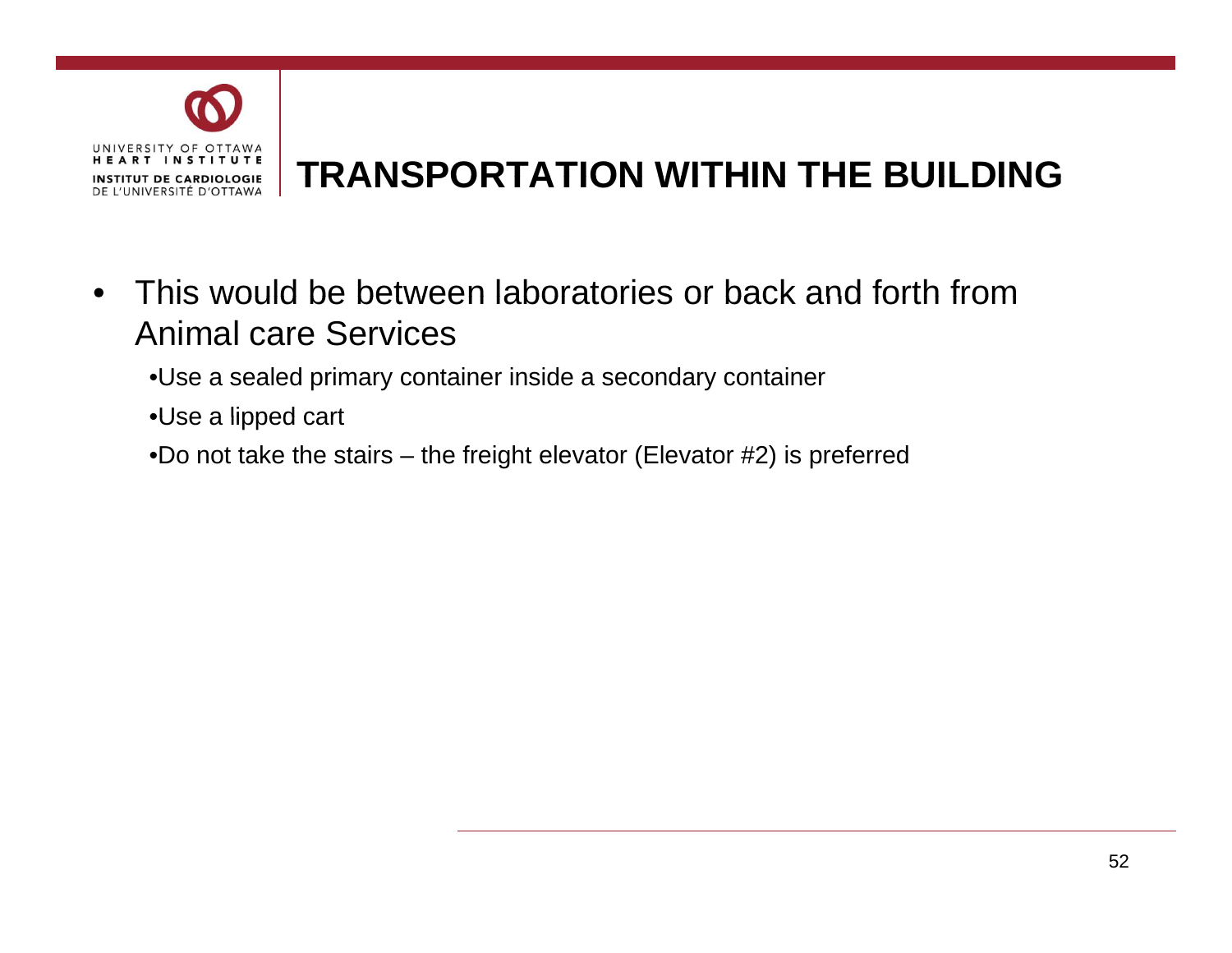

- Know the biohazard you are working
- Treat all materials as infectious microorganisms, blood, tissues, tissue culture
- Use appropriate containment, PPE, disinfectants
- Follow regulations / procedures
- With proper knowledge, planning and care a biological exposure is avoidable



#### **L t k th t ! Let us keep that way!**